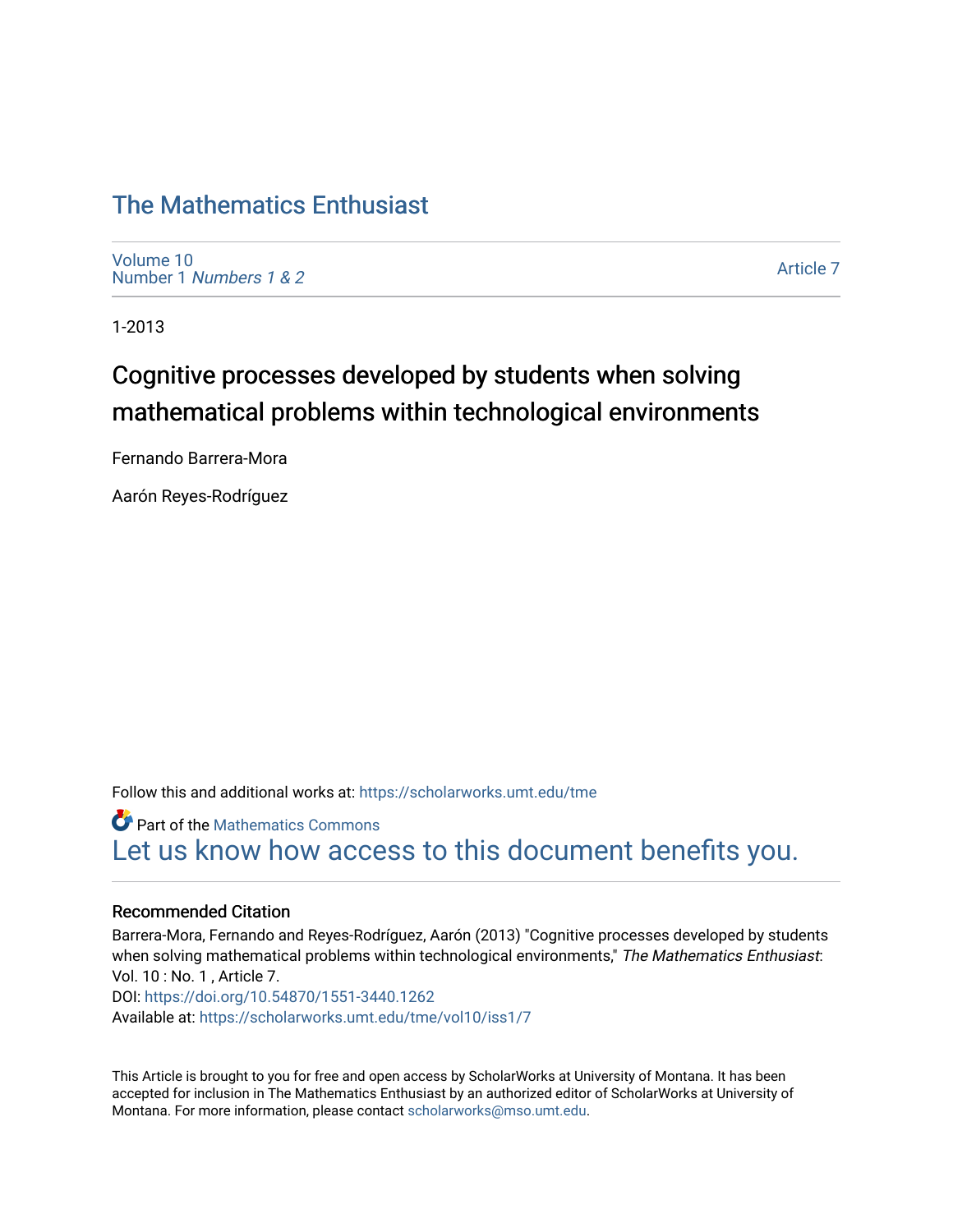### **Cognitive processes developed by students when solving mathematical problems within technological environments**

#### *Fernando Barrera-Mora & Aarón Reyes-Rodríguez Universidad Autónoma del Estado de Hidalgo*

**Abstract:** In this paper we document and discuss how the use of digital technologies in problem solving activities can help students to develop mathematical competences; particularly, we analyze the characteristics of reasoning that students develop as a result of using Cabri Geometry software in problem solving. We argue that the dynamical nature of representations constructed with Cabri, and the availability of measure tools integrated to it are important elements that enhance students' ability to think mathematically and foster the implementation of several heuristic strategies in problem solving processes.

**Keywords:** Problem solving, digital technologies, mathematical thinking.

#### **Introduction**

Mathematical problem solving has been widely recognized as a framework to analyze learning mathematical processes in which it plays dual relevant roles. On one side, it guides performing research in mathematics education (Schoenfeld, 1985) and on the other hand, it supports the development of curricular proposals (NCTM, 2000). In learning approaches, based on problem solving, it is considered that students construct mathematical knowledge by solving problems (Harel, 1994) in a community that fosters development of an inquisitive attitude. Students' participation in a community of practice has been recognized as a fundamental element of what constitutes mathematical thinking (Schoenfeld, 1992; Santos-Trigo, 2010), since in this community they have opportunities to reflect on their own thought processes through listening and reflecting upon ideas of other members of it.

[In a community of inquiry] participants grow into and contribute to continual reconstitution of the community through critical reflection;

**The Mathematics Enthusiast**, **ISSN 1551-3440, Vol. 10, nos.1&2**, pp.109-136. 2013©The Author(s) & Dept. of Mathematical Sciences-The University of Montana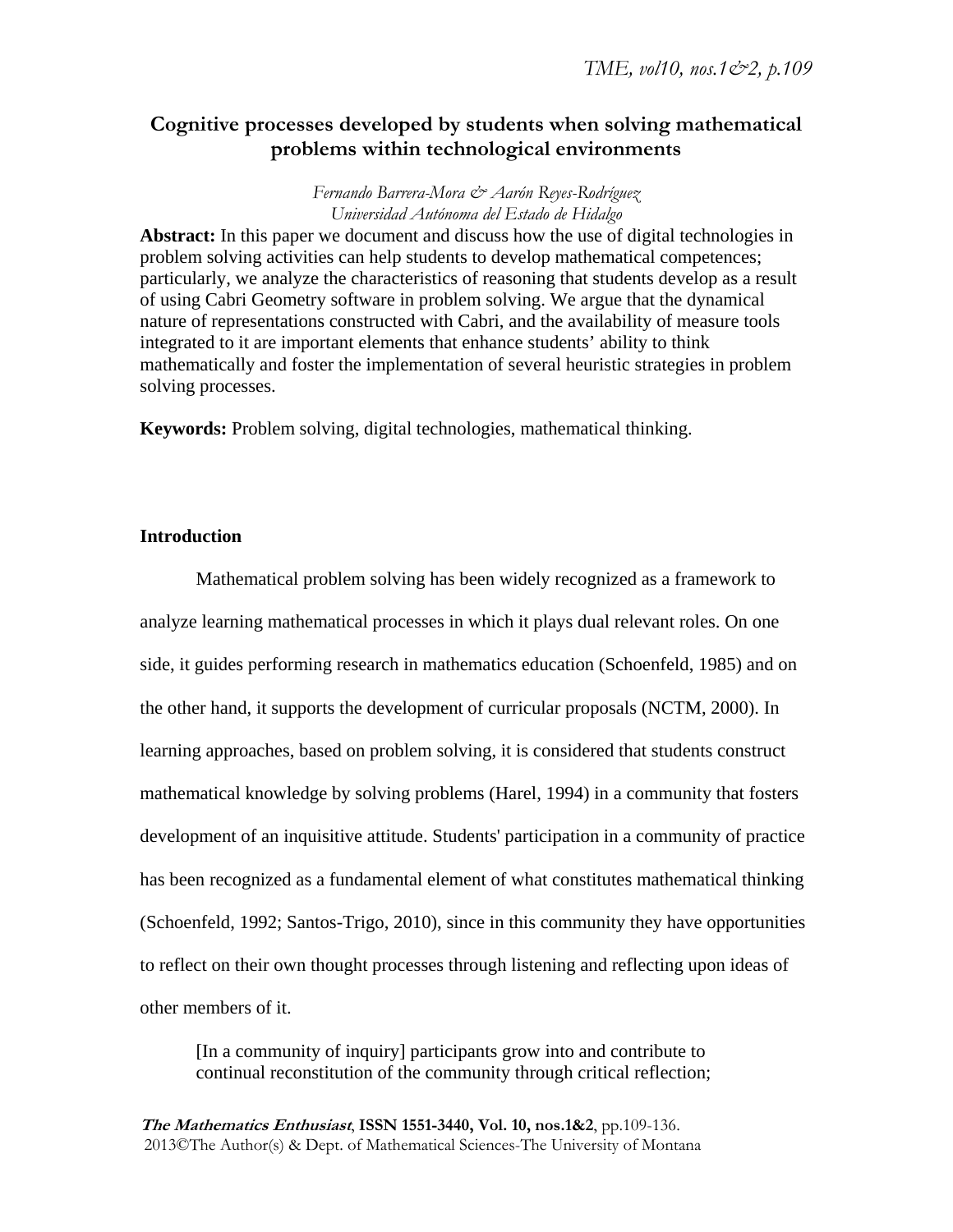inquiry is developed as one of the forms of practice within the community and individual identity develops through reflective inquiry. (Jaworski, 2006, p. 202)

Problem solving is an activity involving conceptualization of the discipline "as a set of dilemmas or problems that need to be explored and solved in terms of mathematical resources and strategies" (Santos-Trigo, 2007, p. 523) and that promotes students' engagement in a variety of cognitive actions that can allow them to relate diverse mathematical concepts, facts, procedures and forms of reasoning to construct learning with understanding (Hiebert et al., 1997) through posing and pursuing relevant questions.

In problem-solving learning approaches, students need to conceptualize the construction of mathematical knowledge as an activity in which they have to actively participate in order to identify and communicate ideas that emerge when they are approaching mathematical situations (Moreno-Armella & Sriraman, 2005), as well as to pose questions around problematic tasks that lead them to recognize relevant information needed to give meaning to mathematical concepts. In this line of thinking, Santos-Trigo (2010, p. 301) has stated that: "An overarching principle that permeates the entire problem-solving process is that teachers and students should transform the problem statement into a set of meaningful questions to be examined".

Some classical approaches to problem solving have identified necessary steps for solving problems (Polya, 1945), and central variables that influence students' behaviors and ways of reasoning. For instance, Schoenfeld (1985) considers four categories of variables that are useful to characterize students' mathematical performance: (i) resources, (ii) heuristics, (iii) control and (iv) belief systems. However, since these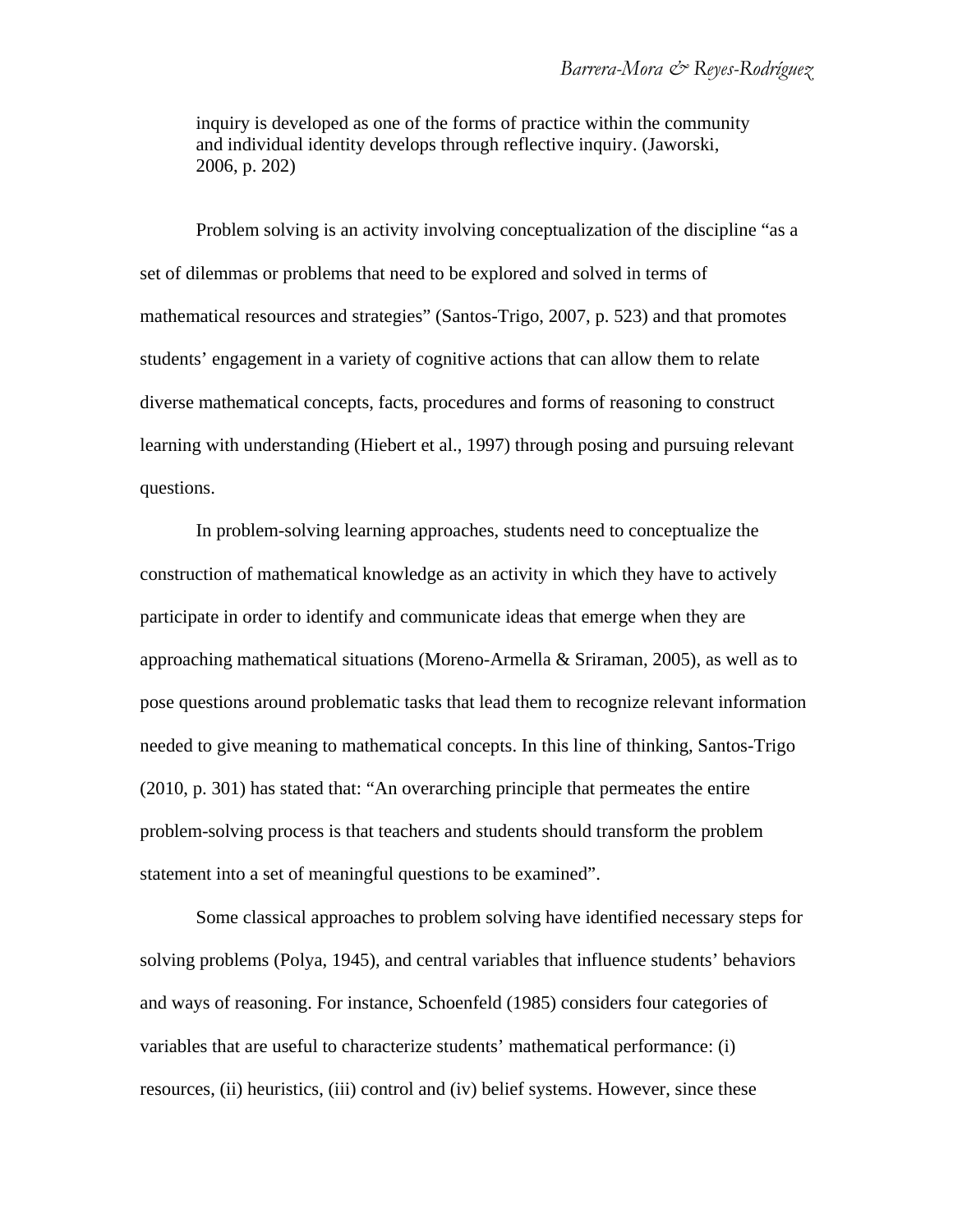theoretical categories were developed based on experiences carried out in paper and pencil environments, when using technological tools, those categories necessary have to be reviewed since the use of technological tools offers students new opportunities to discuss mathematical tasks from perspectives where visual and empirical approaches are widely enhanced and by doing this, students can gain a deeper understanding of mathematical concepts.

Technology based tools are now used on a daily basis in fields ranging from the sciences to the arts and the humanities, as well as in professions from agriculture to business and engineering […] And, these new conceptual tools are more than simply new ways to carry out old procedures; they are radically expanding the kind of problem solving and decision-making situations that should be emphasized in instruction and assessment. (Lesh & Doerr, 2003, p. 15)

Technological tools allow students experiment, observe mathematical relations, formulate conjectures, construct proofs, and communicate results in ways that can enhance and complement paper and pencil approaches, supporting mathematical learning by offering opportunities to expand students' capabilities to visualize, experiment, obtain feedback, and consider the need to prove mathematical results (Arcavi & Hadas, 2000).

In order to examine the potential of using particular computational tools, in terms of characteristics of reasoning developed by students when solving problems, and the type of cognitive processes performed by learners as a result of the use of these tools, in the international research agenda in mathematical problem solving it has been identified some important questions that can shed light on our understanding about the effect of using these tools in learning mathematics through problem solving, such as: To what extent does the systematic use of technological tools help students to think mathematically? Which aspects of mathematical thinking can be enhanced through the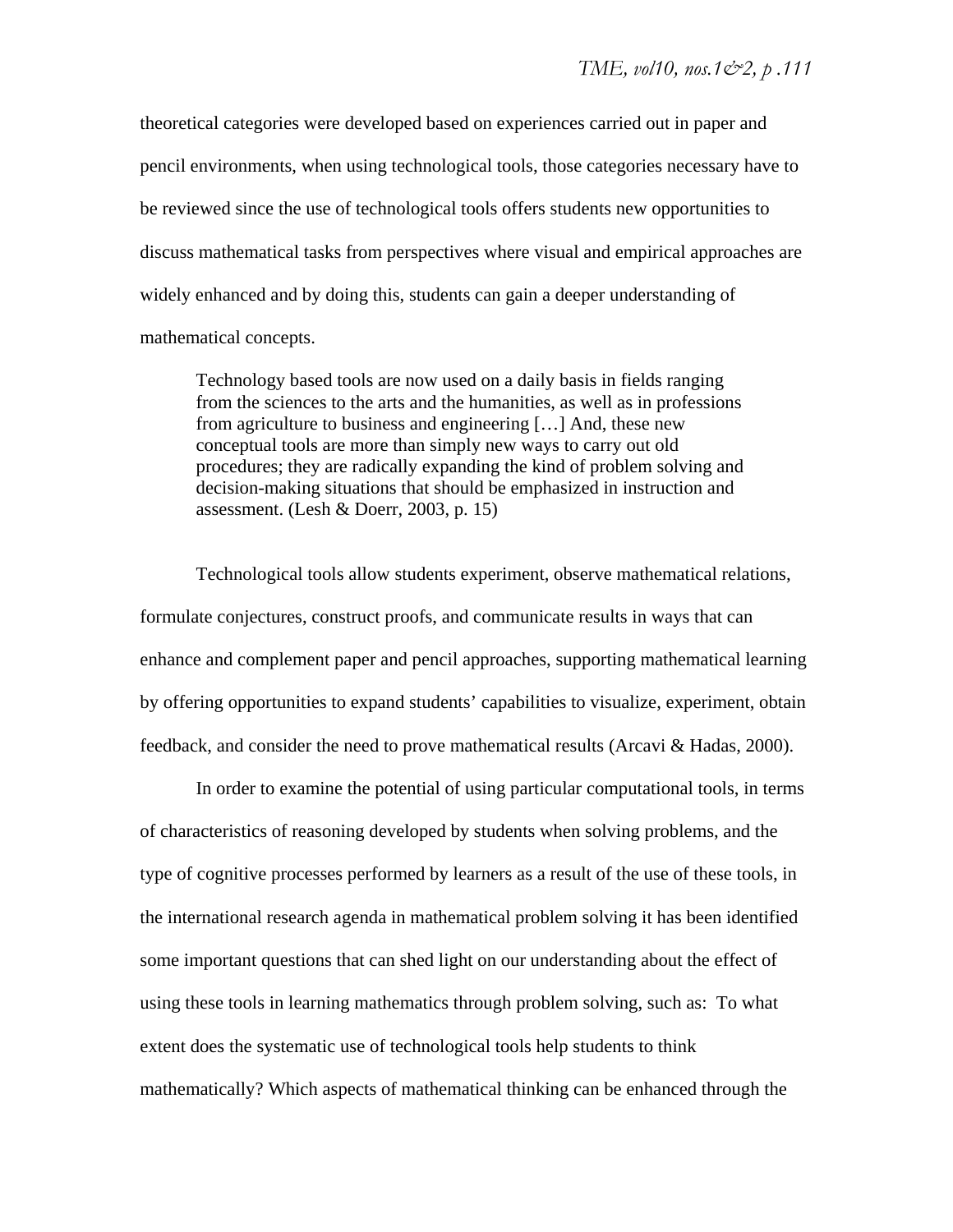use of digital technologies in mathematical problem solving? What type of reasoning do students develop as a result of using diverse computational tools in problem solving? (Santos-Trigo, 2007). In this line of thinking, the aim of this paper is to identify and analyze how the use of computational tools could help teachers, enrolled in a master program in mathematics education, to propose problem solving strategies and give arguments to justify and validate conjectures that emerge in the course of solving optimization problems.

#### **Digital technologies as cognitive reorganizers**

According to Pea (1987), cognitive technologies are media that help us transcend some limitations of mind such as capacity for storing and processing information based only on biological memory. These cognitive technologies are characterized by externalizing the intermediate thinking products, allowing us to operate, analyze and reflect upon them. Furthermore, the representations that can be constructed with technological artifacts are dynamical and manipulable. This dynamical character of computational representations enable students to construct, for instance, families of configurations, and to establish links among diverse representations, so that when a representation is modified, the change is reflected immediately on the other representations, allowing students to interact, operate or modify the representation and its relations more directly than in a paper and pencil environment.

How does the systematic use of digital technologies impact cognitive structures? Digital technologies can be considered as amplifiers or reorganizers of human cognition. The term "amplify" means doing the same things that one could do without technology,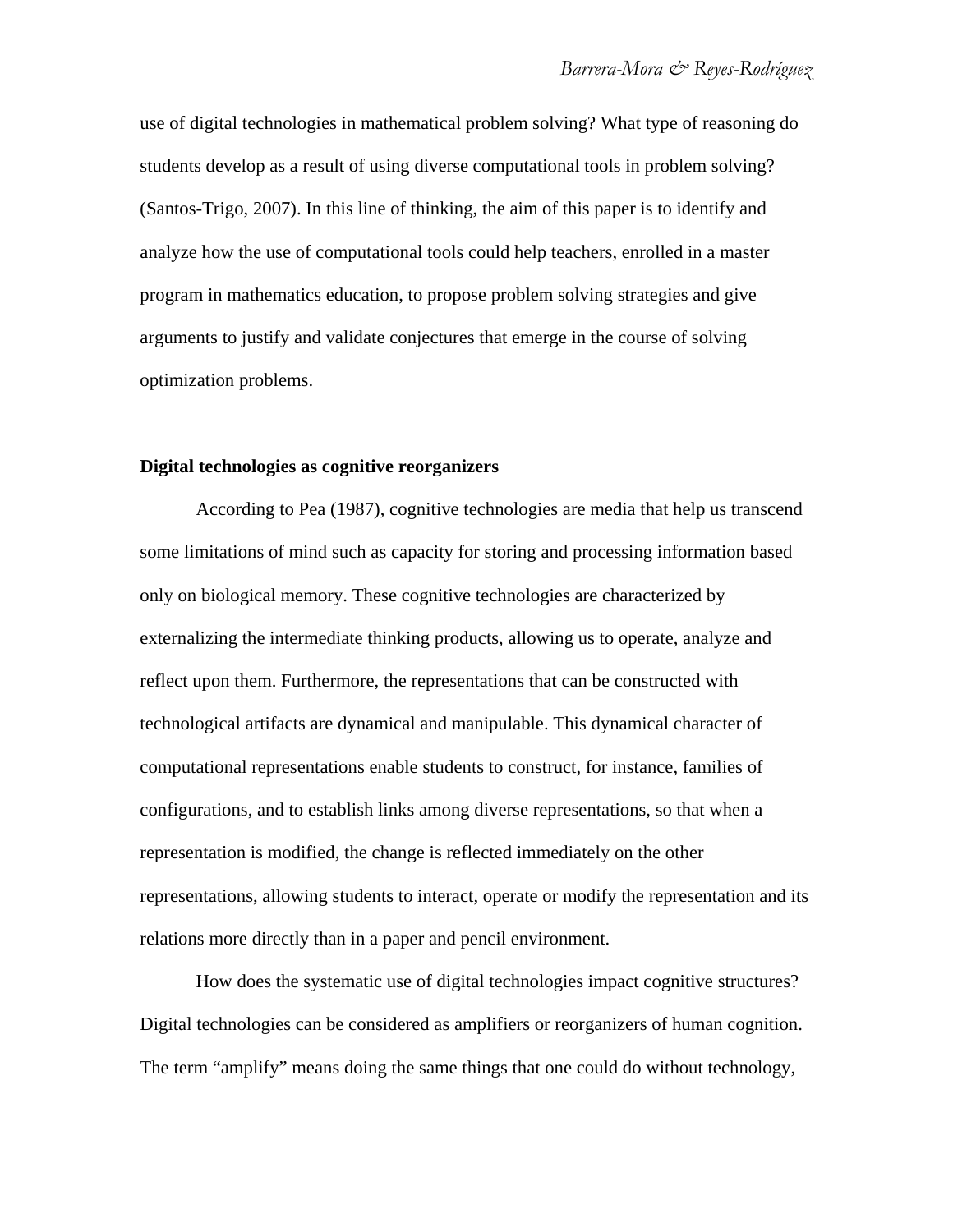but performing it in a faster or a better way, without transforming qualitatively our actions; for example, a calculator is an amplifier if it is used only to perform arithmetic computations. On the other hand, "reorganize" means doing new things that one cannot do without technology, or those that were not practical to do. A technological tool can be considered as a reorganizer if it modifies cognitive processes and allows us to establish a dialectical relationship among our actions, forms of thinking and tool's functionalities, which affect our modes of approaching the acquisition of knowledge.

The use of digital tools in learning activities, promotes that students pay attention on the structural aspects of problem solving, by facilitating the performance of routine procedures, opening the possibility of approaching problems which were difficult to discuss within paper and pencil settings, and modifying the cognitive processes that they develop to construct or to operate representations of mathematical objects. For instance, to sketch the graph of a function within a paper and pencil environment, students could proceed to explore and evaluate an algebraic expression, defining the function, for some values of the variable, then those values need to be plotted in a coordinate system, and finally students sketch the graph. However, graphing a function with a calculator or a computational tool only requires introducing in the system the algebraic expression that defines the function, and the software performs intermediate steps required to sketch the graph. That is, computational tools simulate cognitive processes that formerly were exclusive of human beings, attribute that Moreno-Armella and Sriraman (2005) have called *executability*.

Although the use of computational tools offers students advantages to learn mathematics, technological tools by themselves are not enough for constructing learning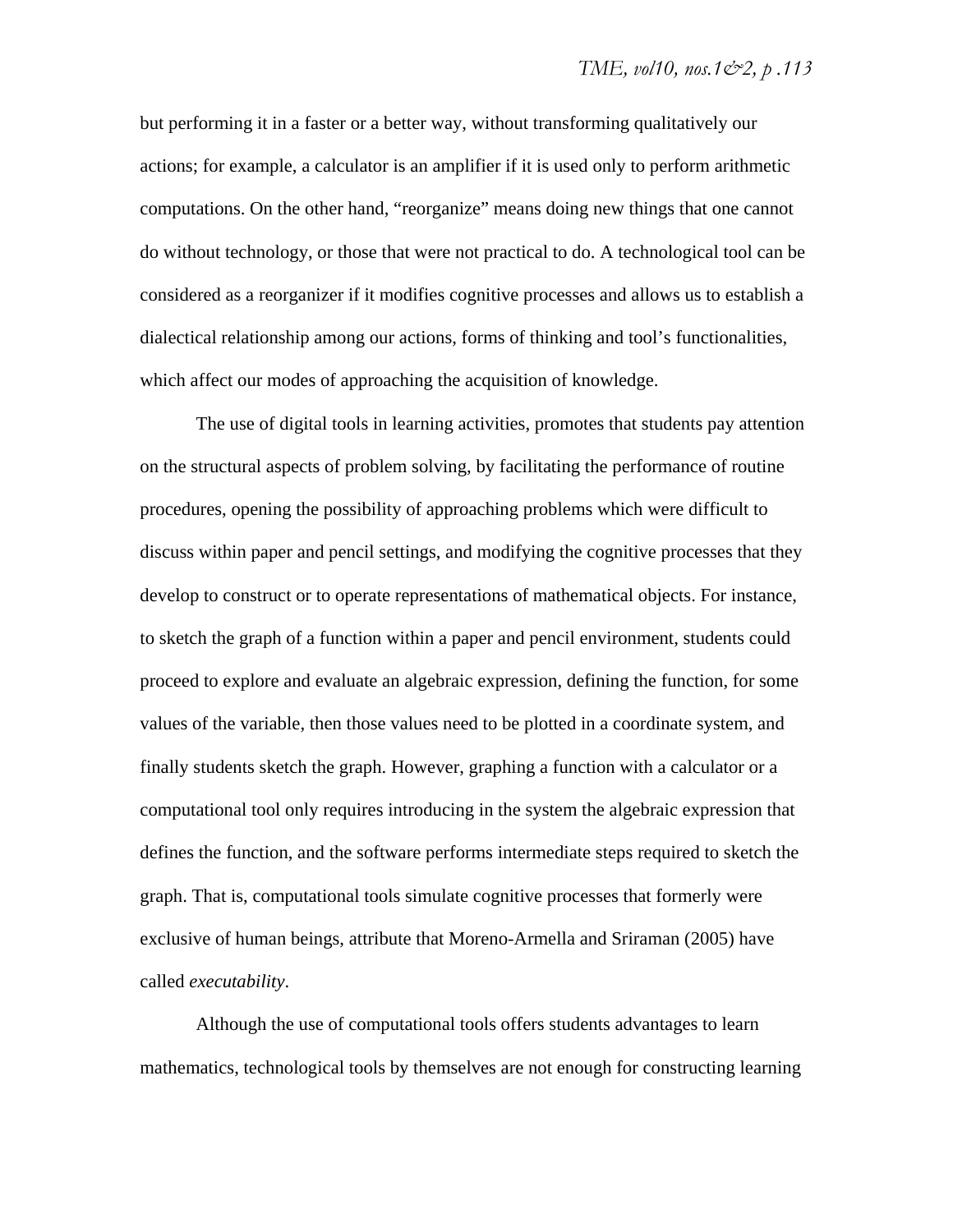with understanding. Mathematical learning with understanding also requires developing an appreciation to practice genuine mathematical inquiry, and disposition to construct connections among diverse mathematical concepts, ideas and procedures. The ability to construct connections is supported by the conceptual structure of the problem solver, a term that we use to indicate how the problem solver's resources are used to approach the examination and solution of a problem; that is, the extent in what these resources can be coordinated in order to articulate different concepts and results when students develop a mathematical activity.

The use of technology to approach learning activities involves considering its impact on the principles and concepts associated with the frame that guides research or instructional processes. As Santos-Trigo and Barrera-Mora (2007, p. 84) have stated "…any conceptual framework or perspective constantly needs to be examined, refined or adjusted in terms of the development of the use of tools (particularly computational tools) that influences directly the ways students learn the discipline". Thus, it is important to consider to what extent the systematic use of technology allows us to examine, test, refine and expand some elements of mathematical thinking considered in problem solving frameworks such as (i) students' access to basic resources or knowledge, (ii) implementation of problem solving strategies that involves ways to represent and analyze the problems, (iii) the use of metacognitive strategies and, (iv) the construction of justifications to validate conjectures and mathematical results.

[...] mathematical problem solving as a research and practice domain has evolved along the development and availability of computational tools and, as a result, research questions and instructional practices need to be examined deeply in order to characterize principles and tenets that support this domain. (Santos-Trigo, 2007, p. 524)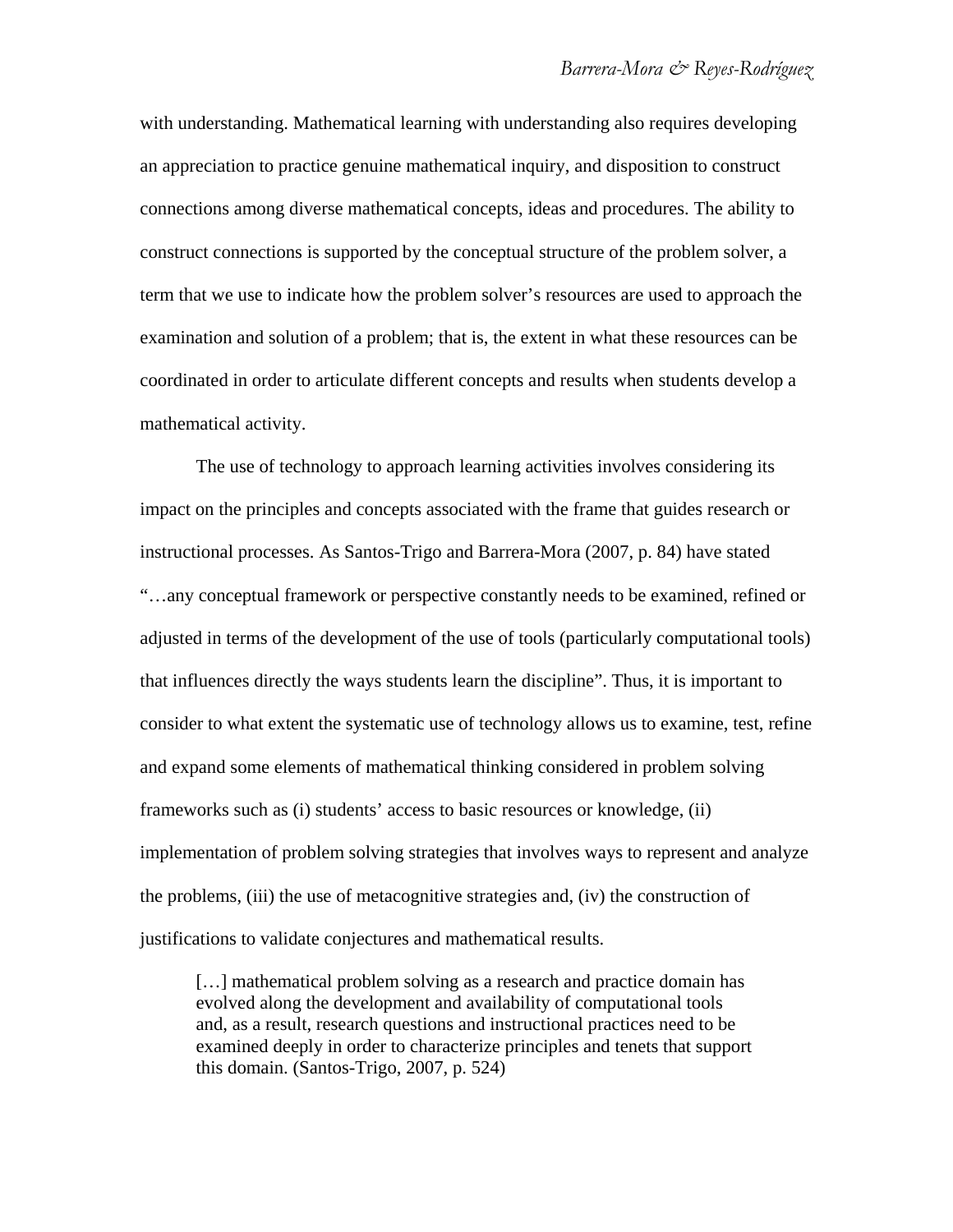We argue that computational tools "incorporates a mathematical knowledge accessible to the learner by its use" (Mariotti, 2000, p. 37), and by doing this, several consequences arise. Among them, the use of technology allows that some resources inherent to the tool could be incorporated to students' resources when they solve problems. For example, when students solve problems using computational tools, they need a lesser amount of explicit mathematical resources to approach a task since students can develop forms of reasoning based on visual and empirical approaches, enhanced by the tools, and therefore their mathematical conceptual structure can be extended incorporating to it some inherent tool's characteristics.

#### **Methodology**

Six high school teachers (Jacob, Sophia, Daniel, Emily, Peter and Paul) participated in three hours-weekly problem-solving and problem-posing sessions during one semester. These teachers were enrolled in a master program in mathematics education. They had some experience in using computational tools such as Cabri-Geometry and a hand-held calculator (Voyage 200). All teachers had completed a Bachelor Science degree, majoring in mathematics or engineering, and they had teaching experience ranging from one to five years.

During the semester there were twenty work sessions. The first two sessions were employed to show teachers basic functionalities of Cabri-Geometry through the construction of some common geometrical figures, and to illustrate the form to implement several heuristic strategies such as: to consider that the problem has been solved, relaxing problem conditions, add auxiliary elements to geometric configurations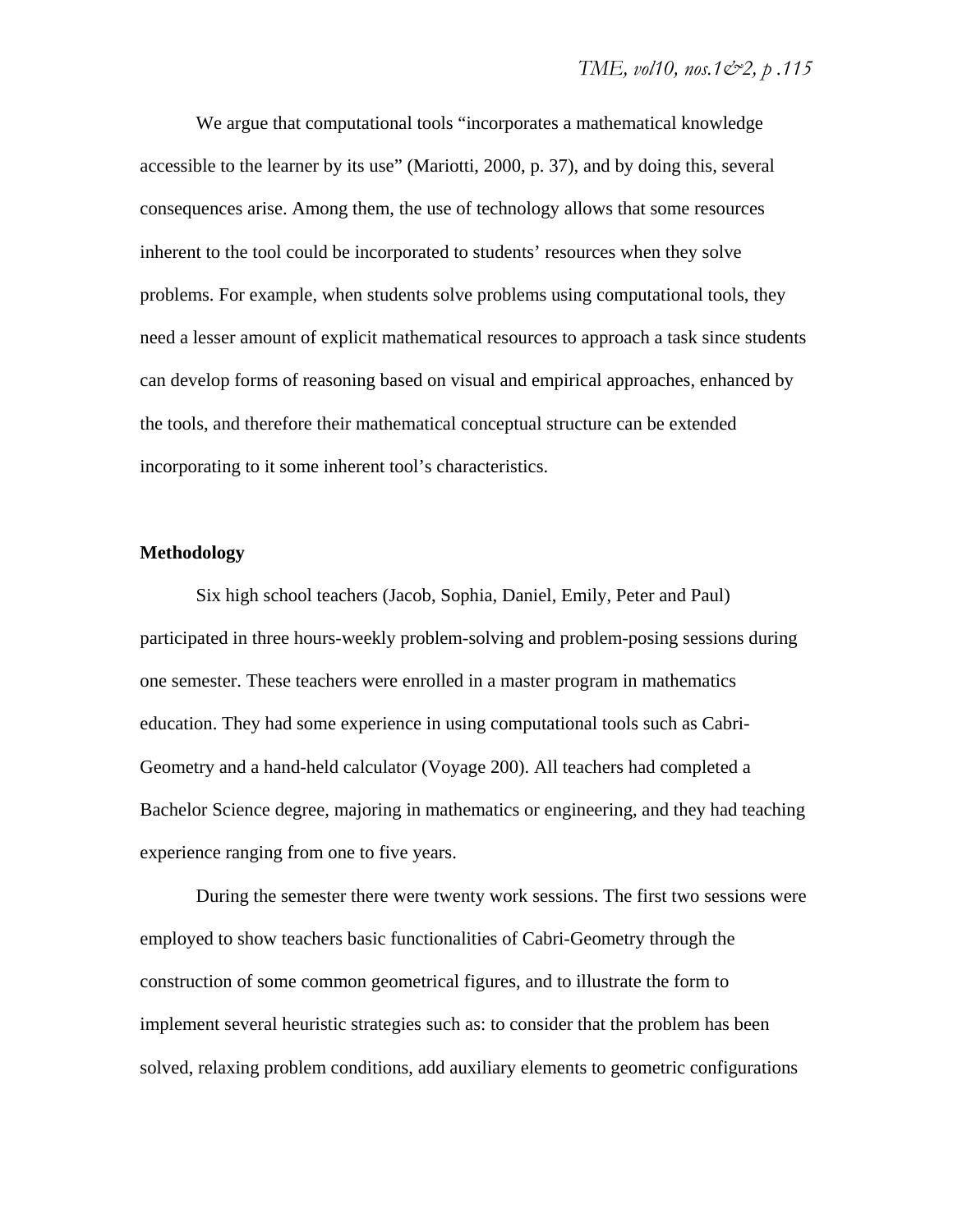or to solve a simpler problem. The aim of these sessions was that teachers should comprehend that a valid construction in Cabri geometry must be based in the properties and relationships defining the geometrical figures, and that dynamic behavior of figures is based on the hierarchy of construction procedure.

The core of the dynamics of a DGE figure, as it is realized by the dragging function, consists of preserving its intrinsic logic, that is, the logic of its construction. The elements of a figure are situated in a hierarchy of properties; this hierarchy is defined by the construction procedure and corresponds to a relationship of logical conditionality. (Drijvers, Kieran & Mariotti, 2009, p. 119)

In the following three sessions, teachers discussed The Church View Task: A car is driven on a straight roadway. Aside, there is an old church and the driver wants to stop so that his friend (the passenger) can appreciate the facade of the church. At what position of the roadway should the driver stop the car, so that his friend can have the best view? In the process to solve this task, teachers used Cabri to construct a dynamic model of the situation, and developed numerical and graphical strategies to quantify and understand the relationship between the car's position on the roadway, and the view of the church's facade. Besides, through exploration of relationships among elements of the dynamic configuration, teachers transformed the original problem in an equivalent geometrical problem: draw a tangent circle to line *l* (roadway) that passes through points *A* and *B* (representing the church's façade). They conjectured that tangency point of the circle and line *l* is the place where the observer gets the best view of the church (Santos-Trigo & Reyes-Rodríguez, 2011).

The analyzed tasks in this paper were developed within the sixth to eighth sessions. During the sessions, the teachers were encouraged to use Cabri Geometry and a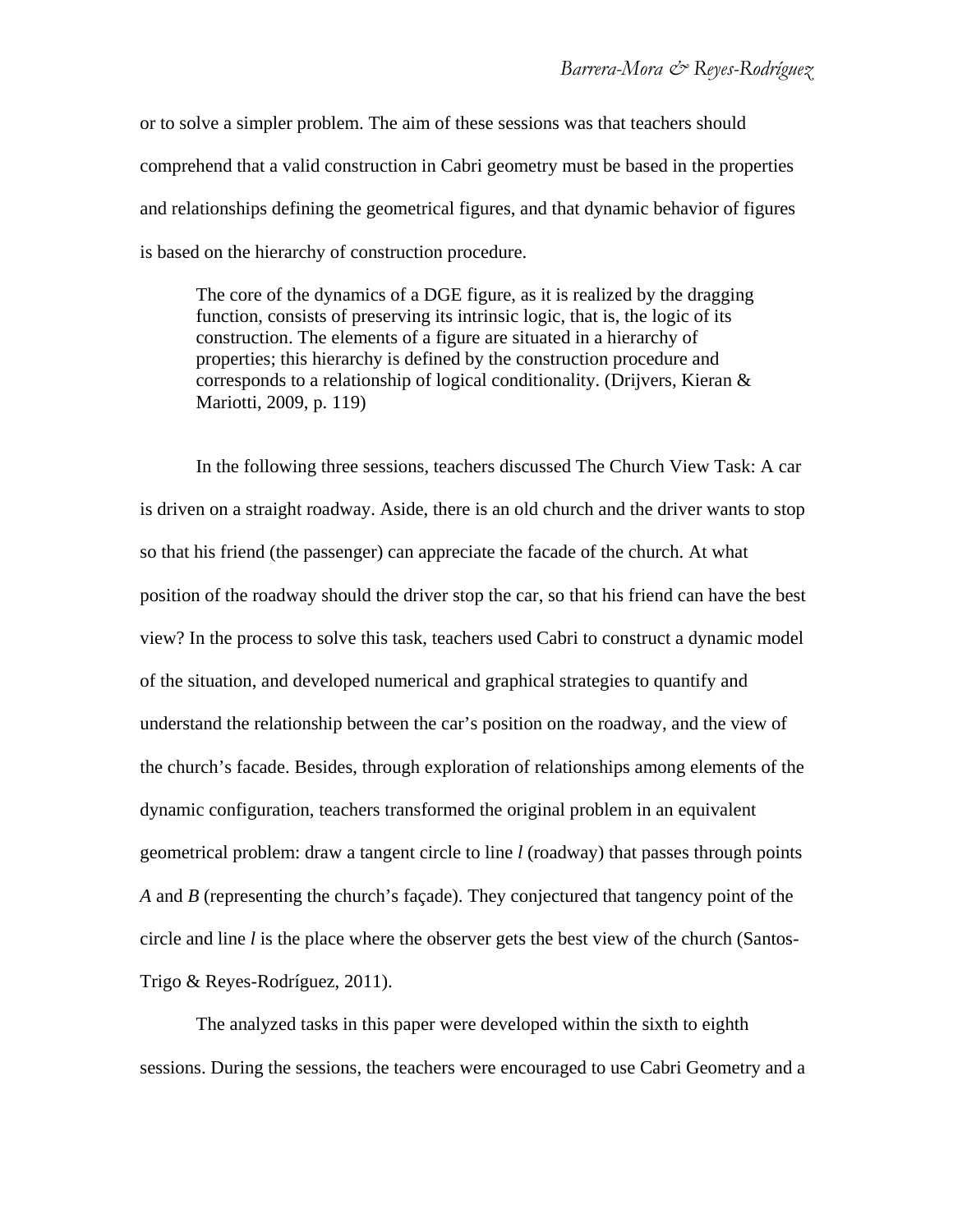hand held calculator to solve problems involving construction of dynamic configurations. The teachers worked on solving problems that come from different contexts: mathematical, hypothetical and real world (Barrera-Mora & Santos-Trigo, 2002). The researchers documented how the tools helped teachers to propose strategies to solve the problems and give arguments to justify and validate conjectures that emerged in the course of the solution process.

The didactical approach employed during the sessions involved teachers working in pairs and plenary discussions in which each pair of teachers communicated and discussed their approaches and strategies employed to solve the problems. Two researchers coordinated the sessions and participated as members of a community, encouraging the development of an inquisitive approach to perform the tasks, and promoting a collaborative work not only to solve the problems, but also to review and reflect on mathematical content and ideas that emerged during problem-solving processes.

The sessions were video recorded and recordings were transcribed. Each pair of teachers handed in a report that included the software files. The transcripts and teachers' reports constituted basic research data. The unit of analysis was the work shown during the sessions by pairs of teachers, however sometimes attention was focused on the work the entire community. The reduction of data was performed by identifying and selecting some chunks of the transcripts or reports, which offered information about strategies employed by teachers to solve the problems or forms of reasoning used to justify their conjectures.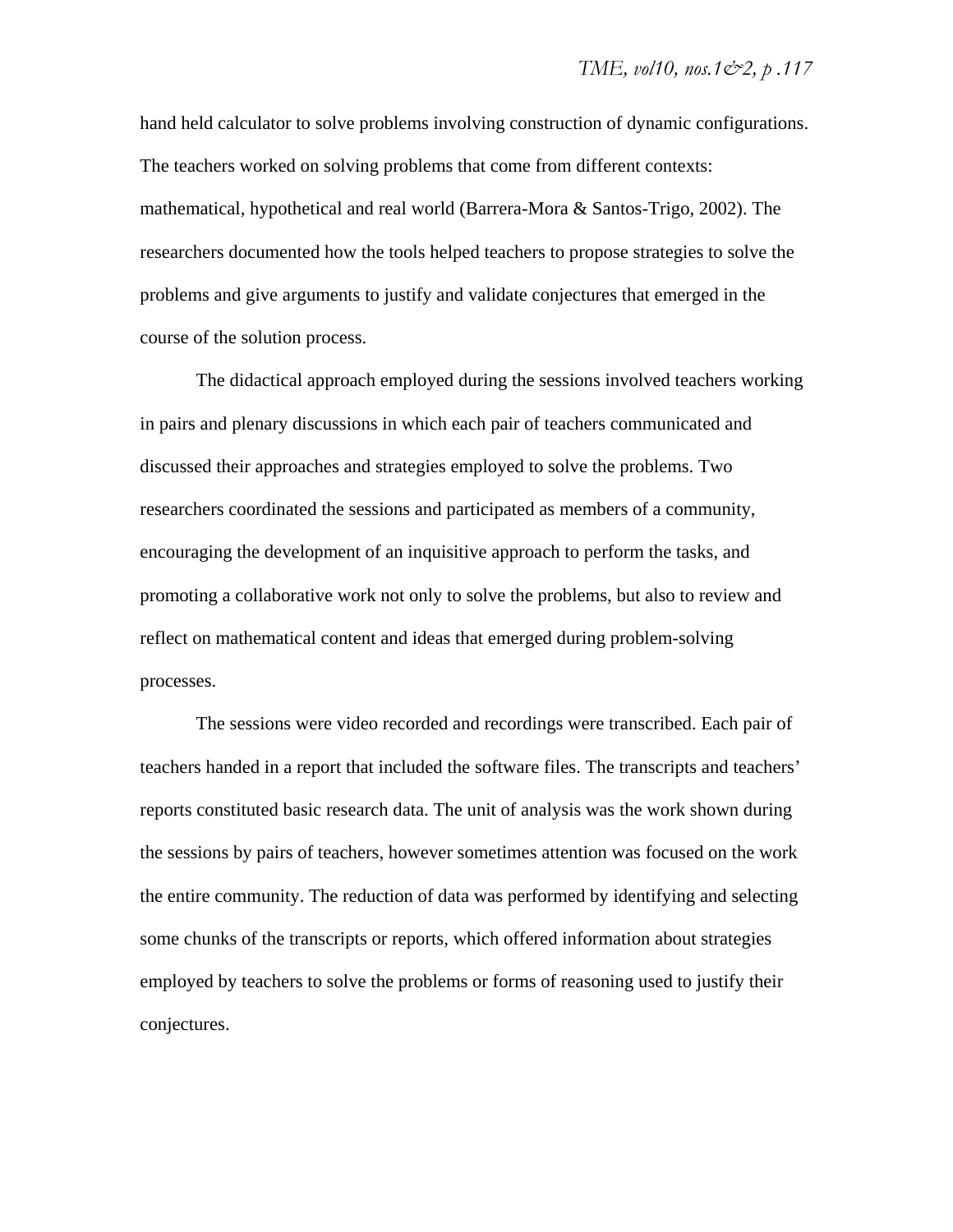The main tasks analyzed in this paper are three: (a) find the rectangle of maximum area among all rectangles of given perimeter, (b) find the rectangle of maximum perimeter among all rectangles of given area, (c) given a wire, split it into two parts; and with one of the parts construct a square and with the other, construct a circle. Where should you cut the wire so that the sum of the areas of the square and the circle will be minimal?

#### **First task**

Peter and Paul constructed a dynamic configuration in Cabri to solve the first problem. They drew a segment *AB* representing the given perimeter of the rectangle that they wanted to construct. Then, they obtained midpoint *M* of segment *AB*, traced segment *MB* and put a point *C* on segment *MB*. The teachers transferred measures *MC* and *CB* to the horizontal and vertical axes, respectively, to construct a rectangle. After that, they verified that the dynamic construction fulfilled the conditions of the problem (the perimeter of the rectangle should be equal to the length of the segment *AB*) measuring the length of the segments *MC* and *CB*, and comparing these lengths with the length of rectangle's sides (Figure 1). The aim of these actions was to verify that there were no mistakes during the construction process, and to provide evidences that the dynamic construction works properly.

Peter computed the rectangle's area using Cabri tools, and dragged point *C* until he obtained a numerical approximation of the maximum area, conjecturing that this one is not attained when the rectangle is a square. His conjecture was based on numerical results, since apparently the maximum area is reached when the measures of the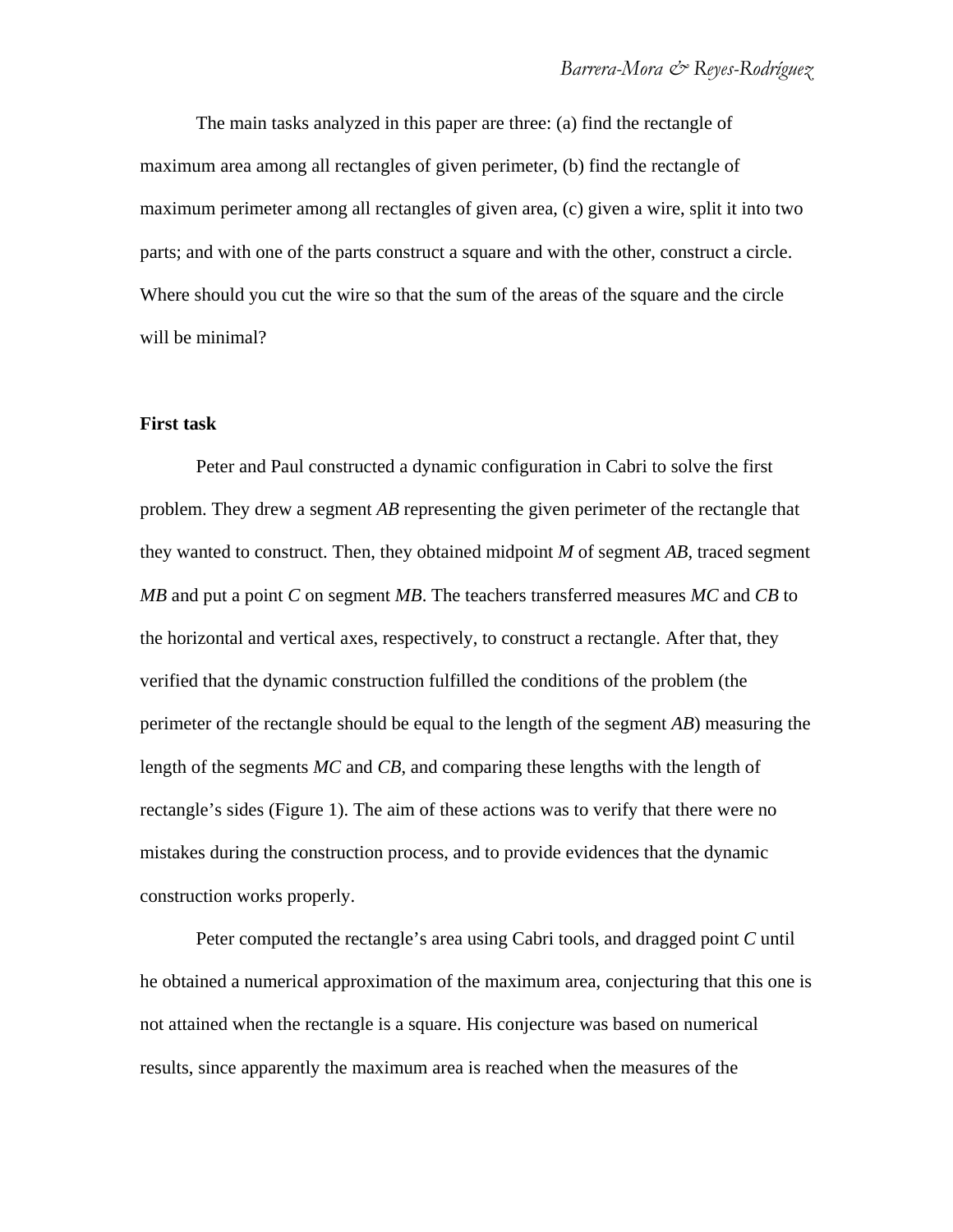rectangle's sides are 3.42 cm and 3.29 cm. In this phase of teachers' activity, the tool acted as a cognitive reorganizer since it enabled them to formulate conjectures based on the relationship between visual and numerical representations mediated by dragging, as well as to construct justifications supported and expressed via the software's resources.



 $x + 2y$ <br>  $x + y \Rightarrow y = 0$ <br>  $x^2 + y^2 \Rightarrow y = 0$ <br>  $x^2 + y^2 \Rightarrow y = 0$ <br>  $x^2 + y^2 \Rightarrow y = 0$ <br>  $x^2 + y^2 \Rightarrow y = 0$ 

Figure 1. Dynamical model constructed in Cabri Geometry.

Figure 2. Algebraic procedure developed by Peter to obtain the problem solution.

Peter and Paul considered necessary to take an algebraic approach in order to obtain the "exact" solution of the problem using calculus techniques. Peter and Paul denoted by *x* and *y* the base and height of the rectangle, respectively. Then, they represented algebraically the area *A* as a function of *x*, and differentiated this function to obtain the critical points and the value that maximizes the area of the rectangle (Figure 2). Based on this algebraic procedure, Peter and Paul were convinced that the maximum area is attained when the rectangle is a square, and obtained evidence that their initial conjectures was wrong. This conjecture was based on both, visual perception obtained by manipulating the dynamic configuration, and prior problem solving experiences of Peter with other optimization problems whose solution do not correspond to a square. For instance, the following problem: find the rectangle of maximum area inscribed in a semicircle (see bottom right corner from figure 2).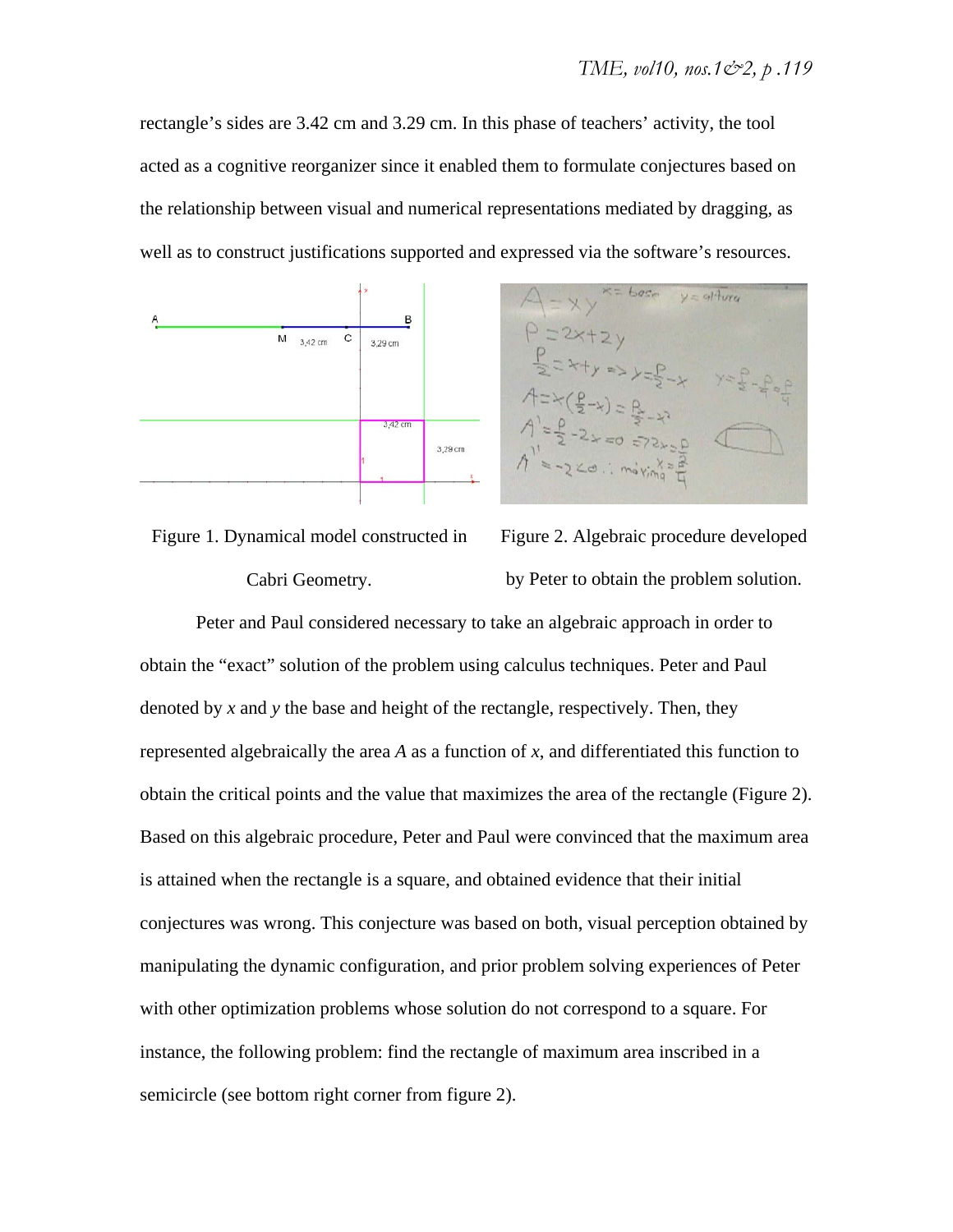Peter and Paul obtained additional certainty about the correctness of the solution associating the geometric problem with a similar algebraic problem: maximize the product of two numbers whose sum is given.

At first, I thought that the rectangle of maximum area would not be square, since there is a classical problem of finding the maximum area of a rectangle inscribed in a semicircle, and the square is not the figure with maximum area. After we obtained the solution  $x = y$  algebraically, the result of the problem became logical to me, because if the area is equal to *xy*, you can prove that the product of two numbers, whose sum is given, is maximum if both numbers are equal (Extracted from Peter and Paul's report corresponding to the sixth session).

Daniel and Emily drew the segment *AB* and its midpoint (*C*). After this, they placed point *E* between points *B* and *C*, without considering that *C* should move on segment *BC*. For this reason, point *E* can be dragged over the entire segment *AB* and not only over *BC*. Teachers also drew point *D*, symmetric to point *E* respect to point *C*, but this point was not used. Teachers transferred lengths *EB* and *CE* to the horizontal and vertical axes, respectively, to draw a rectangle (Figure 3).

Daniel and Emily computed the rectangle's area and transferred this value to the vertical axis; then employed the "Locus" tool to construct a graphic representation of the area function (Figure 3). The teachers were astonished to observe the graph (Figure 3), since they expected that it was only a portion of a parabola. The graph behavior was due to the way that Daniel and Emily developed the geometrical construction, since this rectangle does not always meet the problem's conditions. For some positions of point *E*, rectangle's perimeter is greater than the length of segment *AB* (Figure 3, right). It is important to notice that Daniel and Emily, unlike Peter and Paul, did not verify that their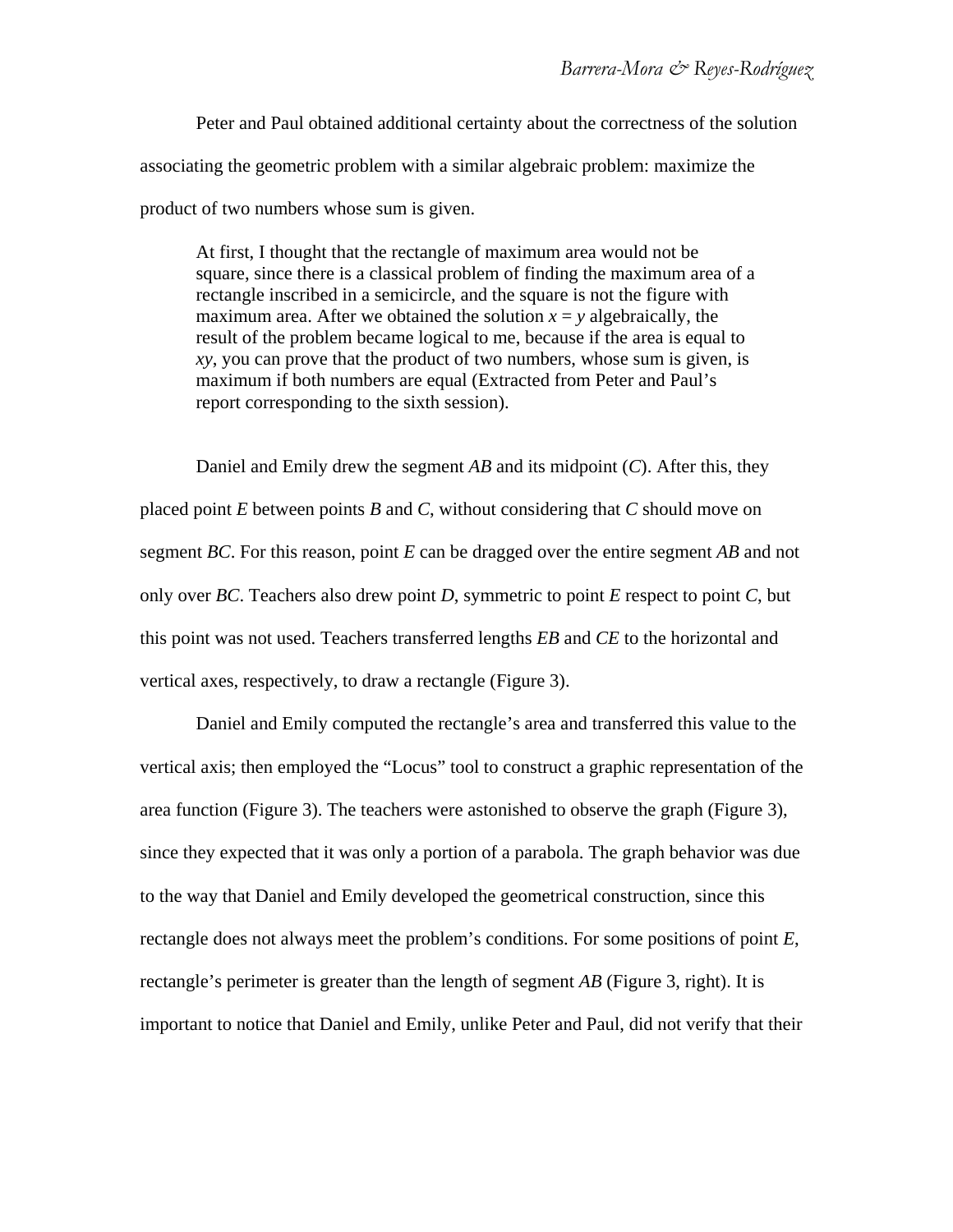geometrical model satisfied the problem conditions, although the graph they visualized on the screen did not correspond to what the teachers had anticipated.



Figure 3. Dynamical model elaborated by Daniel and Emily.

The problem solving behavior shown for this pair of teachers to approach the first task is representative of the activity performed by them to approach all tasks. Daniel and Emily had some difficulties to construct dynamic configurations that met the conditions of problem statement. Additionally, in this task, they did not consider relevant to use the resources offered by the software, such as measure tools to check the accuracy of their dynamical construction. However, these teachers employed the graph of the function area to conjecture that the maximum area is attained when the rectangle is a square, so the use of the tool allowed teachers to formulate conjectures, which is an important element of what constitutes mathematical thinking.

Other important feature of Emily and Daniel´s problem solving behavior was that they showed difficulties to implement algebraic procedures to exploring solution routes, although, plenary presentations allowed them consider the importance to develop this type of strategies to prove or refute conjectures posed using the resources offered by Cabri. In this context, the use of a dynamic software offered teachers opportunities to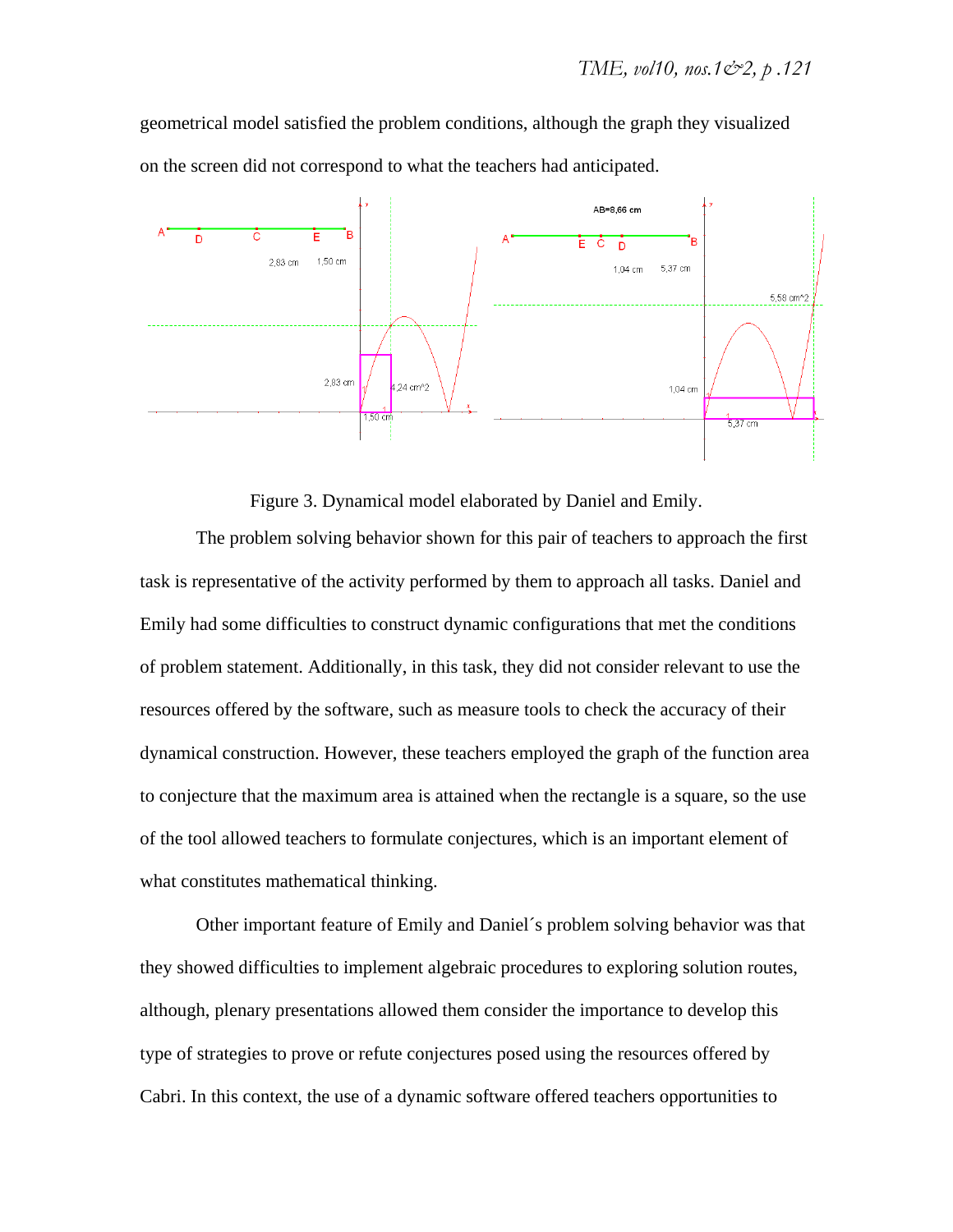approach tasks with less amount of algebraic resources in relation to the requirements of a paper and pencil setting.

Jacob and Sophia traced a segment *AB*, a point *C* on *AB*, and midpoint (*M*) of segment *AC*. They transferred lengths of segments *MC* and *CB* to the vertical and horizontal axes, respectively, and traced a rectangle based on these measures. Teachers verified that rectangle's sides had the same measures as segments *CB* and *MC*, however they did not realize that rectangle's perimeter is not the length of segment *AB*. The mistakes made in the constructions process led them to formulate a wrong conjecture: the base of the rectangle of maximum area must be twice its height (Figure 4).



Figure 4. Dynamic model elaborated by Sophia and Jacob.

#### **Comments**

The results of this task show that, in general, Cabri acted as a reorganizer, since it allowed teachers to develop procedures to approach the task that could not be done in paper and pencil environments, such as formulating conjectures based in the observation of variation of numerical attributes of figures, as was the case of Peter and Paul's approach; or the visualization of a relationship between two quantities obtained without the previous formulation of an algebraic expression as in the approaches developed by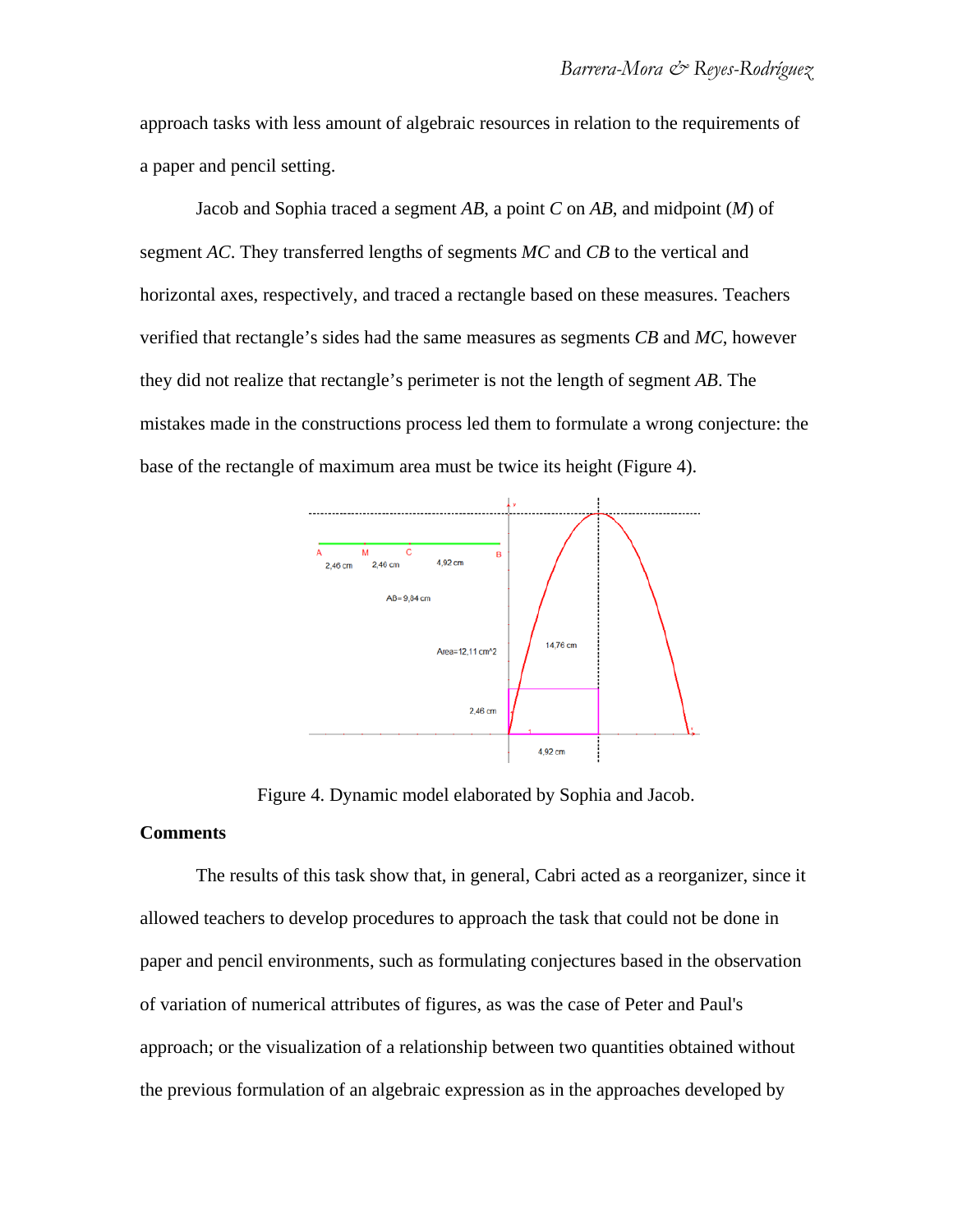Daniel, Emily, Jacob and Sophia. That is, the teachers were able to access the resources incorporated in the tool, specifically numerical and graphical resources available in Cabri, to develop a particular form of thinking to approach the problem.

Concerning the justification process, Peter and Paul considered important to verify empirically that the construction satisfied the conditions stated in the problem and elaborated an algebraic proof of their conjecture. In this case, the use of measure tools was a mean to establish the validity of their construction; and the algebraic proof was employed to obtain an "exact" and not only an "approximated" solution. However, it can be observed that not all teachers verified that geometric configurations were constructed properly, neither all of them were aware of the importance to provide justifications using the means offered by the tool or external to it. These results differ from other research works that analyze the same problem. In those, it is concluded that the transition from a geometric conjecture to an algebraic proof, emerges from a discrepancy between a conjecture and the approximate results obtained with the tool, which suggested a different result (Olive, 2000).

The plenary discussion supported Daniel, Emily, Jacob and Sophia to identify pitfalls in their work and reflect about some important mathematical ideas such as the domain of a function and the importance to provide justifications. Besides this, the interaction among member of the learning community allowed Peter and Paul to incorporate a visual approach to their repertoire of problem solving strategies.

#### **Second task**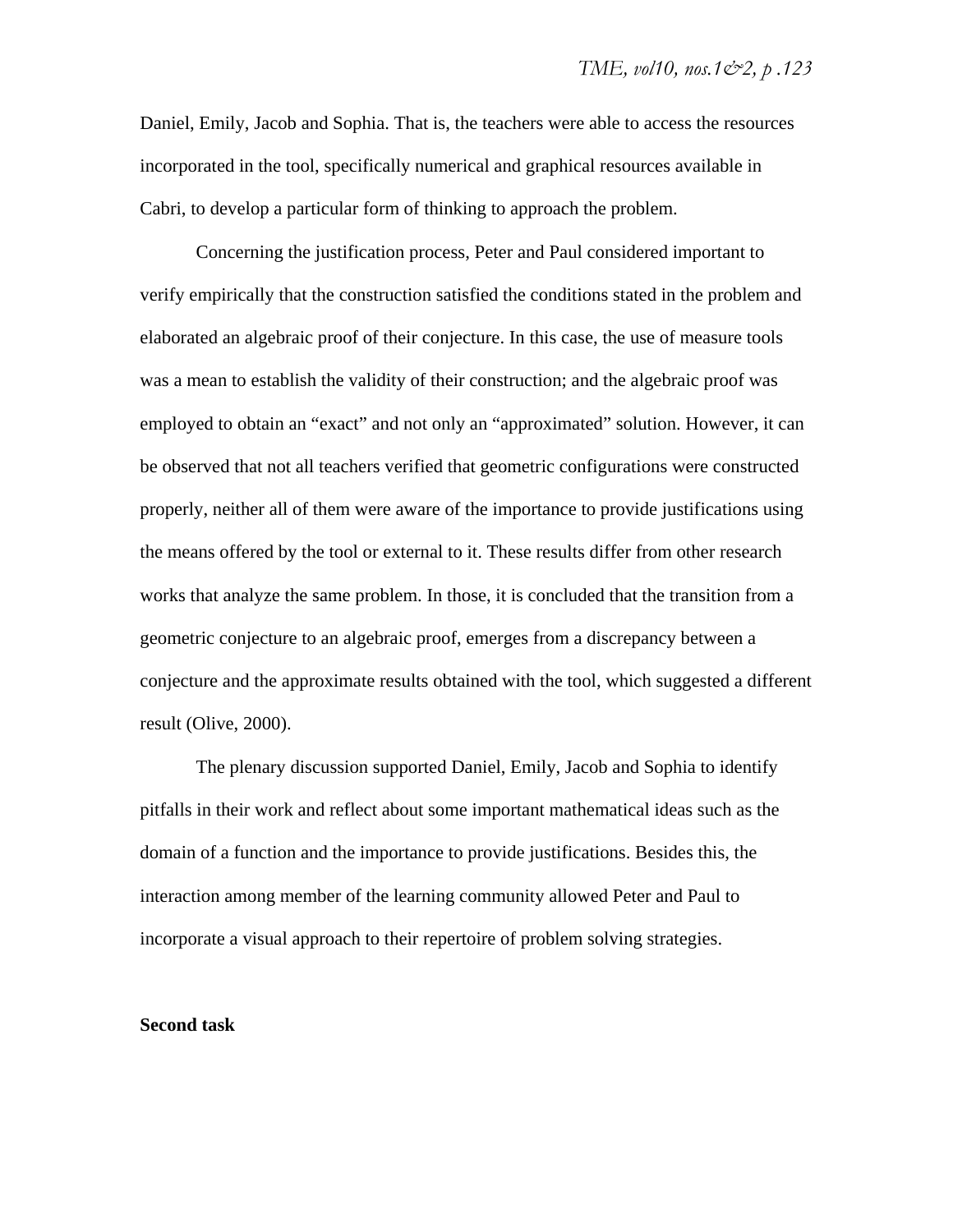Peter and Paul selected a point *A* on the horizontal axis. The distance between point *A* and the origin *O* of the coordinate system represents the length of a side of the rectangle that teachers wanted to construct. Teachers used the "Numerical Edit" tool to define a quantity that represents the area of the rectangle, and to calculate the length of other side of it, they divided the length of segment *AO* by the area, and obtained the value *c*. Then, they transferred *c* to the vertical axis and obtained point *B*. Then, teachers drew rectangle *OABC*, calculated its area and dragged point *A* to verify that the area remain constant. Next, teachers obtained the perimeter of rectangle *OABC* to construct a graph relating a side of the rectangle and the corresponding rectangle´s area (Figure 5). In this problem, Peter and Paul incorporated to their repertoire of strategies the graphical approach discussed in the plenary session corresponding to the first task.



Figure 5. Perimeter of rectangle *OABC*, as a function of a length of side *OA.* (Graph, elaborated by Peter and Paul)

Teachers conjectured that the graph of the perimeter, as a function of side *OA*, consists of a branch of a hyperbola. Peter and Paul determined that although the locus was split in two branches, it was enough to consider one of them. Teachers tried to test their conjecture, first, by using the "Equation or Coordinates" tool, but the software did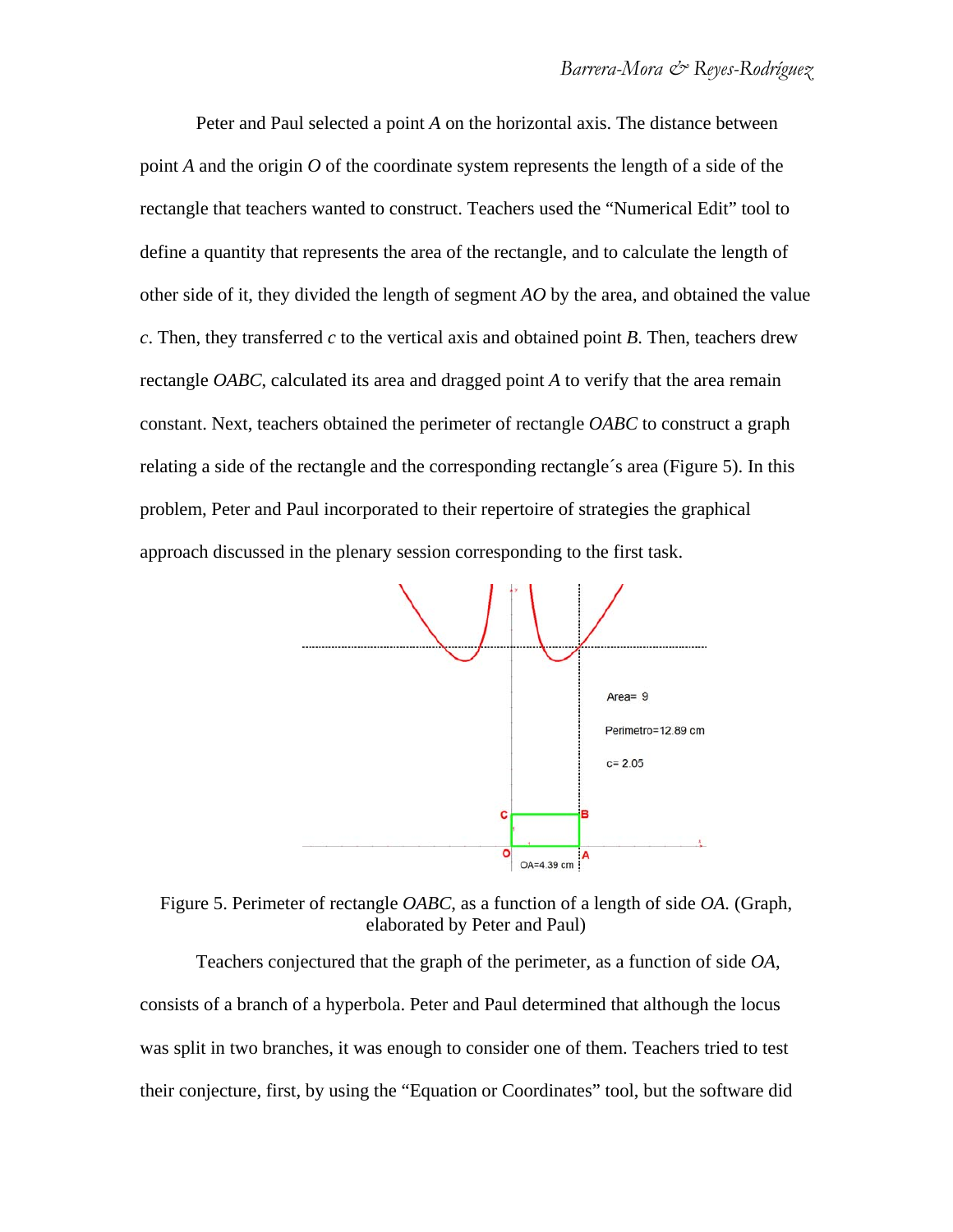not display the equation corresponding to the locus. Secondly, teachers selected five points on one of the branches for tracing a conic that, visually overlapped the graph, and by this mean they were convinced that the locus corresponded to a hyperbola. In the same way as in the first task, the software acted as a reorganizer, since it allowed Peter and Paul to develop graphical approaches to obtain evidence support their conjectures that are difficult to implement in paper and pencil settings.

Peter and Paul also conjectured that minimum perimeter is reached when the rectangle is a square. Teachers did not construct an algebraic proof of their conjectures; they were convinced of their results based on the visual and numerical evidence provided by the software. The problem solving behavior of these teachers differs from that shown by them to solve the previous problem, in which they considered important to formulate and solve the problem algebraically.

Sophia and Jacob approached this problem drawing a segment *AB* whose length represents the rectangle´s area. Then, they put a point *C* on *AB*, and stated that the length *AC* would represent one of rectangle's sides. Sophia and Jacob transferred the measure of *AC* to the horizontal axis to obtain a point *X*. Then, they obtained the length of the other rectangle side computing the quotient AB/*AC*, and transferred this measure to the vertical axis to obtain point Y, finally they drew the rectangle OXZY (Figure 6). Later, teachers measured rectangle's area to verify that this measure coincided with the length of segment *AB*. In this action, it can be observed the effect of interaction in a learning community, since in the previous problem; this pair of teachers does not considered the use of measure tools to verify their construction was correct.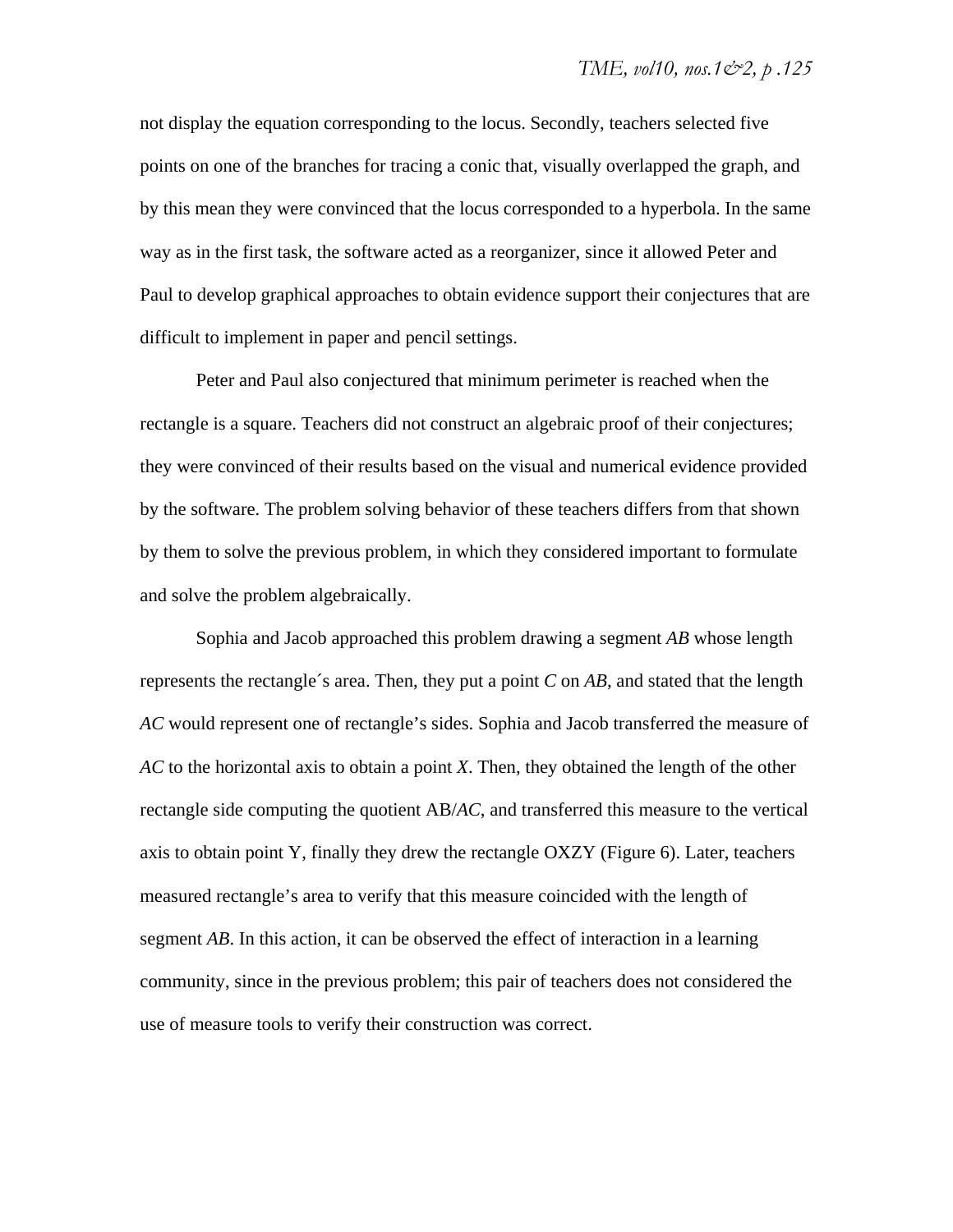

Figure 6. Graph of the perimeter of rectangle *OXZY*, as a function of side OX, elaborated by Sophia and Jacob.

Then, Sophia and Jacob constructed the graph that relates the perimeter of rectangle OXZY and the length OX, and conjectured that the minimum perimeter is reached when the rectangle is a square, based on dragging point C and the visualization of perimeter function. They did not elaborate an algebraic justification of their conjecture.

Emily and Daniel had difficulties to build a rectangle of constant area in Cabri, and they tried to solve a simpler problem with the aim of using this to solve the original problem. They proposed constructing a triangle of constant area, and carried out the construction fixing the triangle's base, and putting the third triangle's vertex on a parallel line to the base of a triangle. Teachers verified, with the "Area" tool, that the triangle they constructed satisfied the condition of having constant area, and conjectured that the triangle of minimum perimeter is an isosceles triangle (Figure 7). In the process to approaching this task it can be observed that Daniel and Emily incorporated the use of measure tools to their repertoire of resources to verify accuracy of a dynamical construction, strategy which was discussed during plenary discussion of the first task.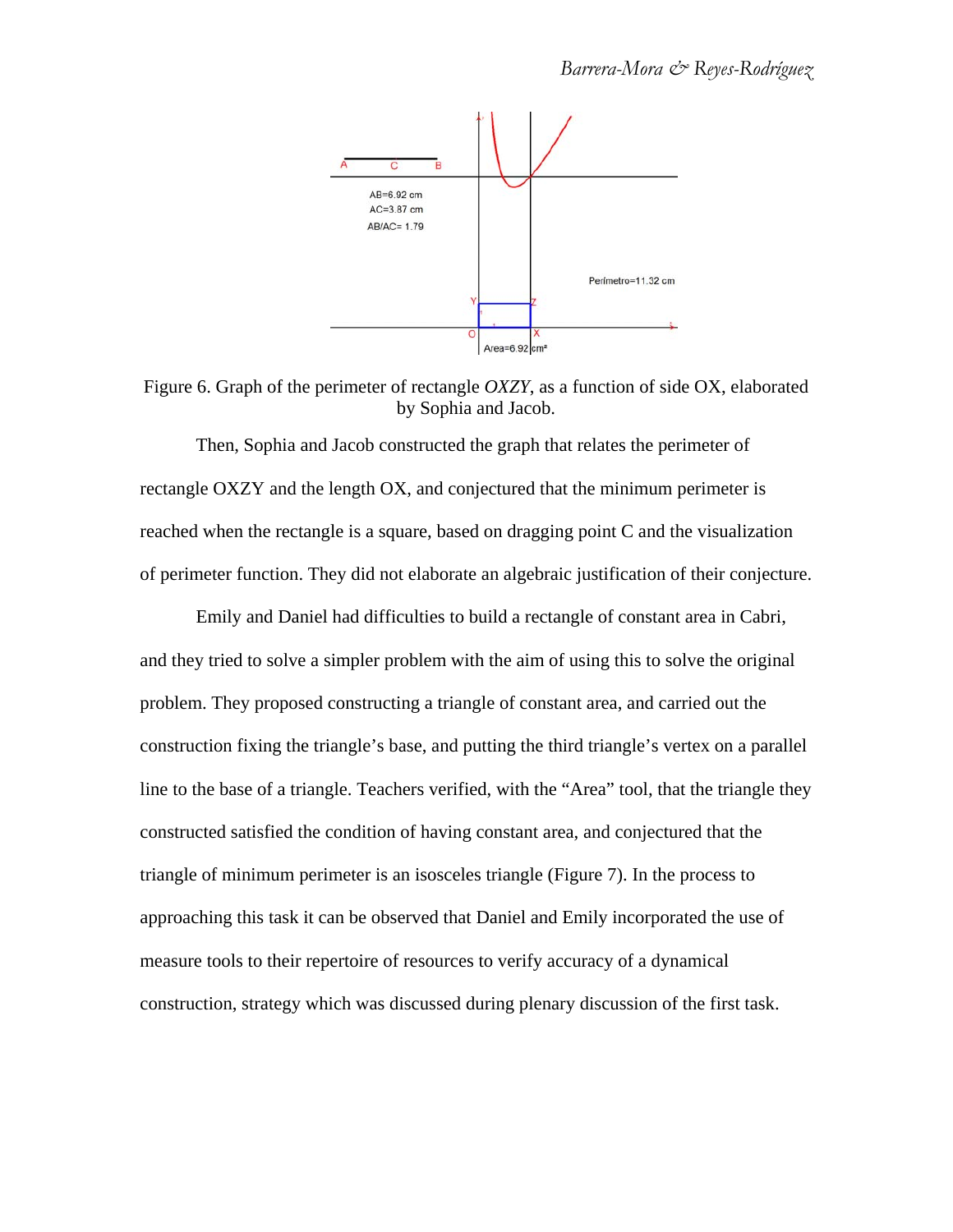

Figure 7. A family of triangles of constant area.

In the same line of thinking, Daniel and Emily considered relevant to provide justifications. For instance, the teachers were able to justify that triangles they constructed have constant area since the base is fixed and all triangles of the family have the same height. Daniel and Emily also tried to use algebraic procedures to verify that the triangle of minimum perimeter is an isosceles one, but they were unable to algebraically formulate the problem, as can be observed in the figure 8. The analysis of the activity developed by Daniel and Emily, allows us to obtain evidence that the use of Cabri increases the number of problems that students, with a low ability to manage algebraic procedures, can tackle.



Figure 8. Algebraic formulation for the minimum perimeter triangle problem. (Elaborated by Daniel and Emily)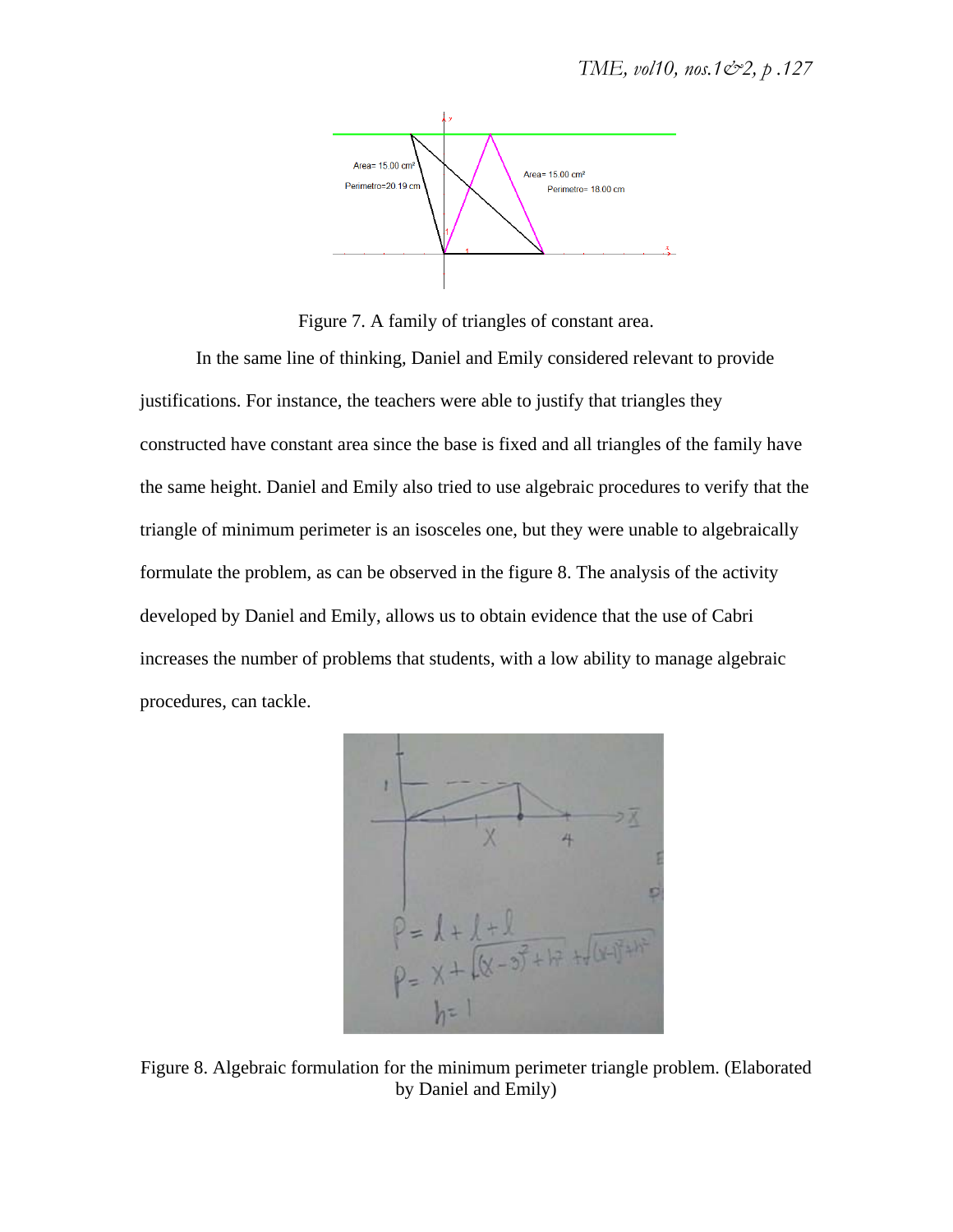Sophia and Jacob were interested in solving the previous problem, and they tried to find, by algebraic means, the triangle of minimum perimeter given the conditions stated by Emily and Daniel. The teachers formulated algebraically the problem (Figure 9, left) and using calculus tools and a hand held calculator to perform algebraic operations, they obtained the point that maximizes the perimeter of the triangle, and concluded that the triangle of maximum perimeter is an isosceles triangle. (Figure 9, right).



Figure 9. Algebraic solution proposed by Sophia and Jacob.

It was observed that discussion developed into the community, influenced the problem solving behavior of Sophia and Jacob, since these teachers incorporated the use of algebraic procedures to their repertory of justifications. On the other hand, when teachers solved this task, they used calculator Voyage 200 as an amplifier, since the tool was only employed to perform computations such as the derivative of the perimeter function and to solve the equation . However, the use of the calculator allowed teachers to reflect about the results not encountered in paper and pencil settings. When Sophia and Jacob solved the equation  $\vert$ , they obtained as a result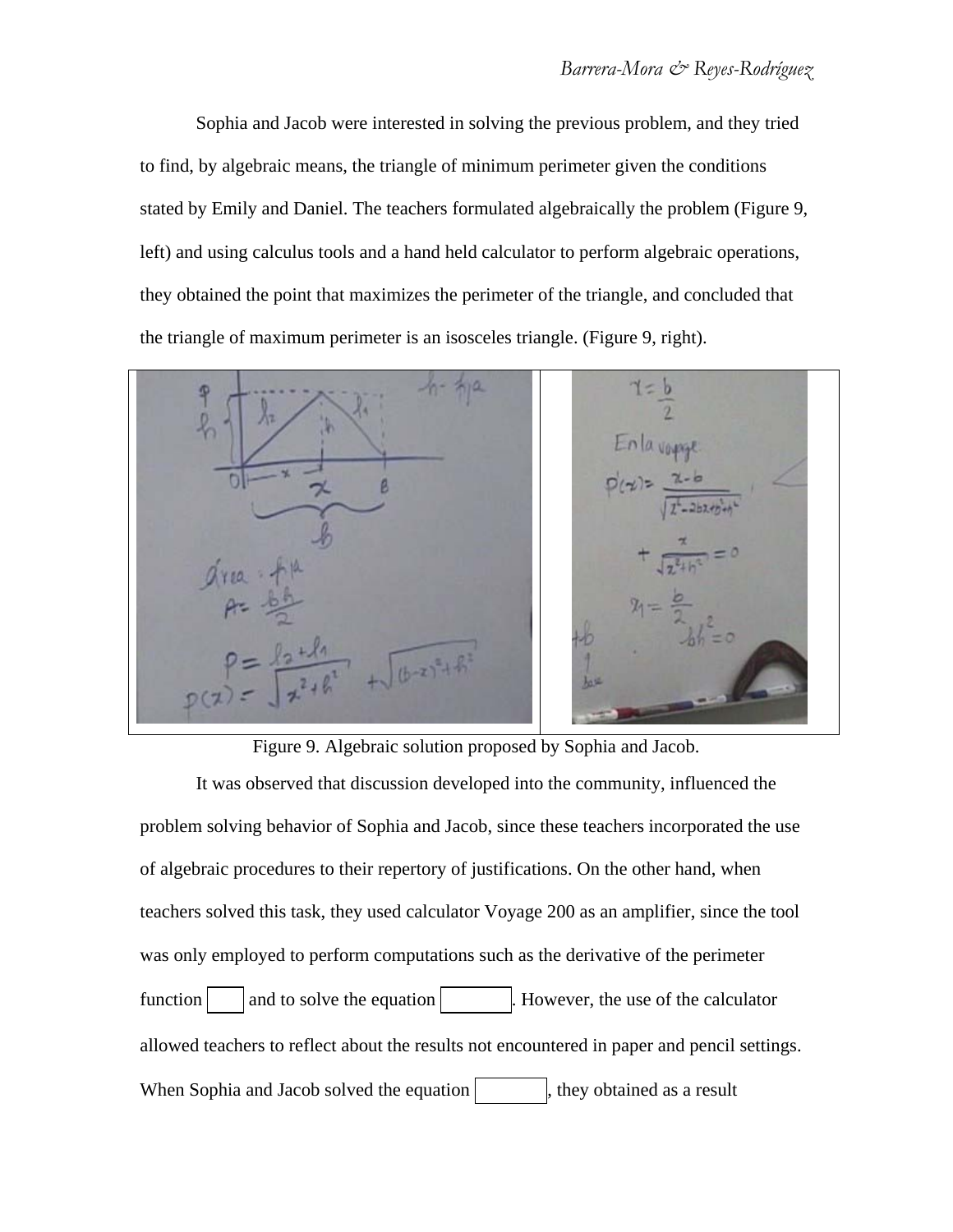Sophia commented that the expression means that the

minimum perimeter is also attained if the base or height of the triangle is equal to zero, but in this case the triangle dissapears.

#### **Comments**

This task allowed us to observe that Cabri transformed teachers' forms of thinking and reasoning. For instance, approaching tasks within a paper and pencil environment leads to consider the meaning of a variable with restricted properties, basically based on representing it with a symbol, say *x*. Meanwhile, using a dynamic software to approach the task, allowed teachers to construct the idea of a variable, not only as a symbol, rather as an amount that changes, as it can be observed when teachers dragged the point representing the independent variable to approximate the value that produces the minimum perimeter. That is, the use of Cabri, particularly the executability of representations, gives rise to a different meaning of the concept of variable, since the tool helps to perceive the idea of variation as the work of Peter, Paul, Jacob and Sophia has shown. We argue that the exploration of ideas such as variation and co-variation, through the use of a dynamic software, favors a reorganization of students' cognitive processes, since it helps them to give meaning to ideas and concepts involved in the solution of optimization problems, such as the function concept. It is attained by means of visualization and perceiving how one quantity changes when the other does.

#### **Third task**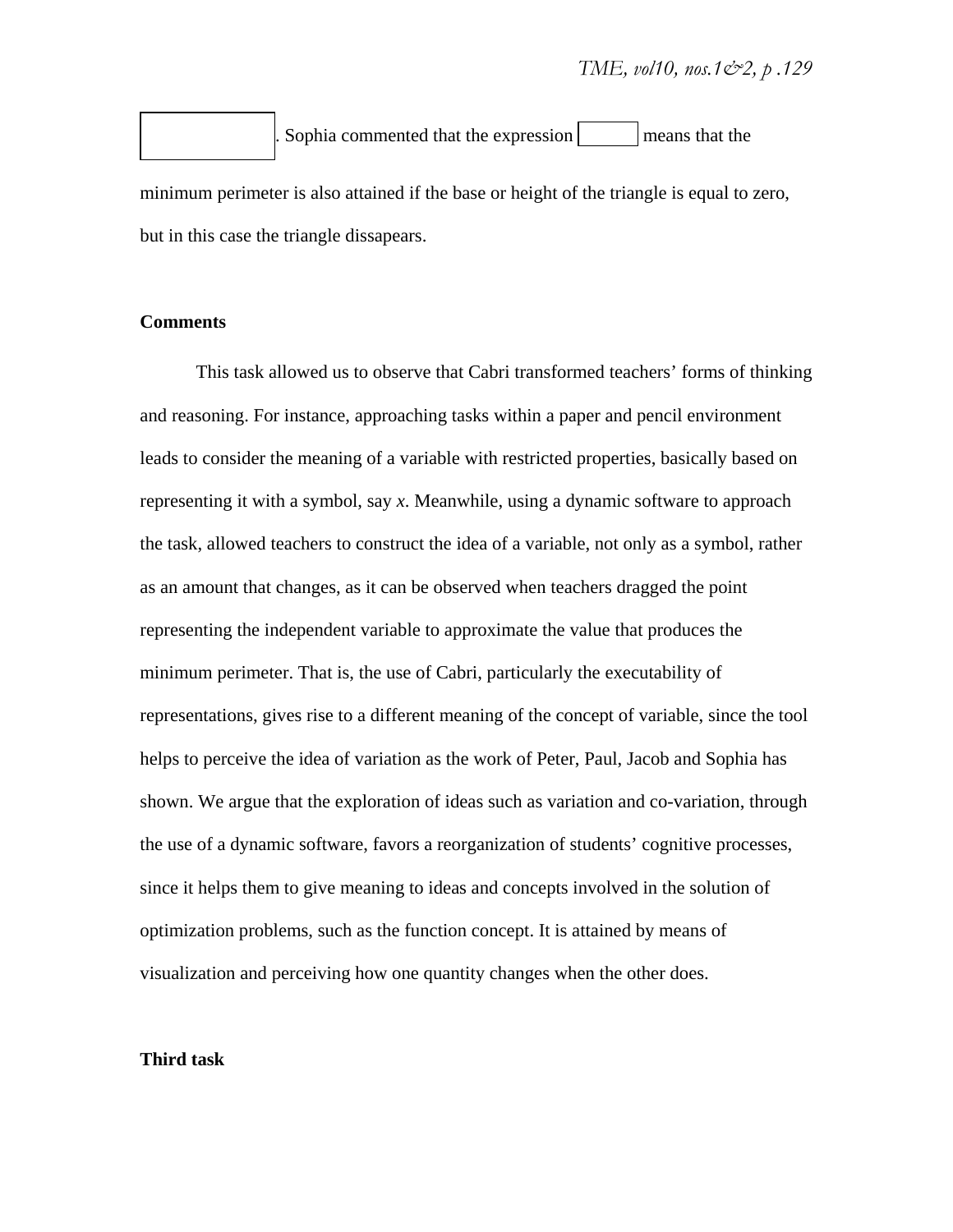To approach this task Peter and Paul drew a segment *AB* that represents the length of the wire. Then, they located a point *P* on *AB*. The lengths *AP* and *PB* were used to construct the square and the circle, respectively (Figure 10). To construct the square Peter and Paul divided the segment *AB* in four parts, the length of each of these parts is the length of the square's side. To construct the circumference, the teachers obtained the radio using the calculator introducing the formula , where perimeter is the

length of segment *PB*.

With the "Area" tool the teachers computed the area of each of the figures, added them up and plotted the graph of area as a function of length *AP*. Based on visual perception, teachers conjectured that the graph is a parabola and approximated visually the value of segment *AP* that minimizes de sum of areas dragging point *D*.



Figure 10. Graph of sum of areas of a square and a circle as a function of a length *AP*.

To obtain the algebraic solution of the problem Peter drew on the board a segment *AB* and a point *P* on the segment, in a similar way as he did in the software. He denoted the length of segment *AP* as *x*, then he said that the length of segment *PB* is equal to

Since *AP* is the perimeter of rectangle, then the area of this rectangle is equal to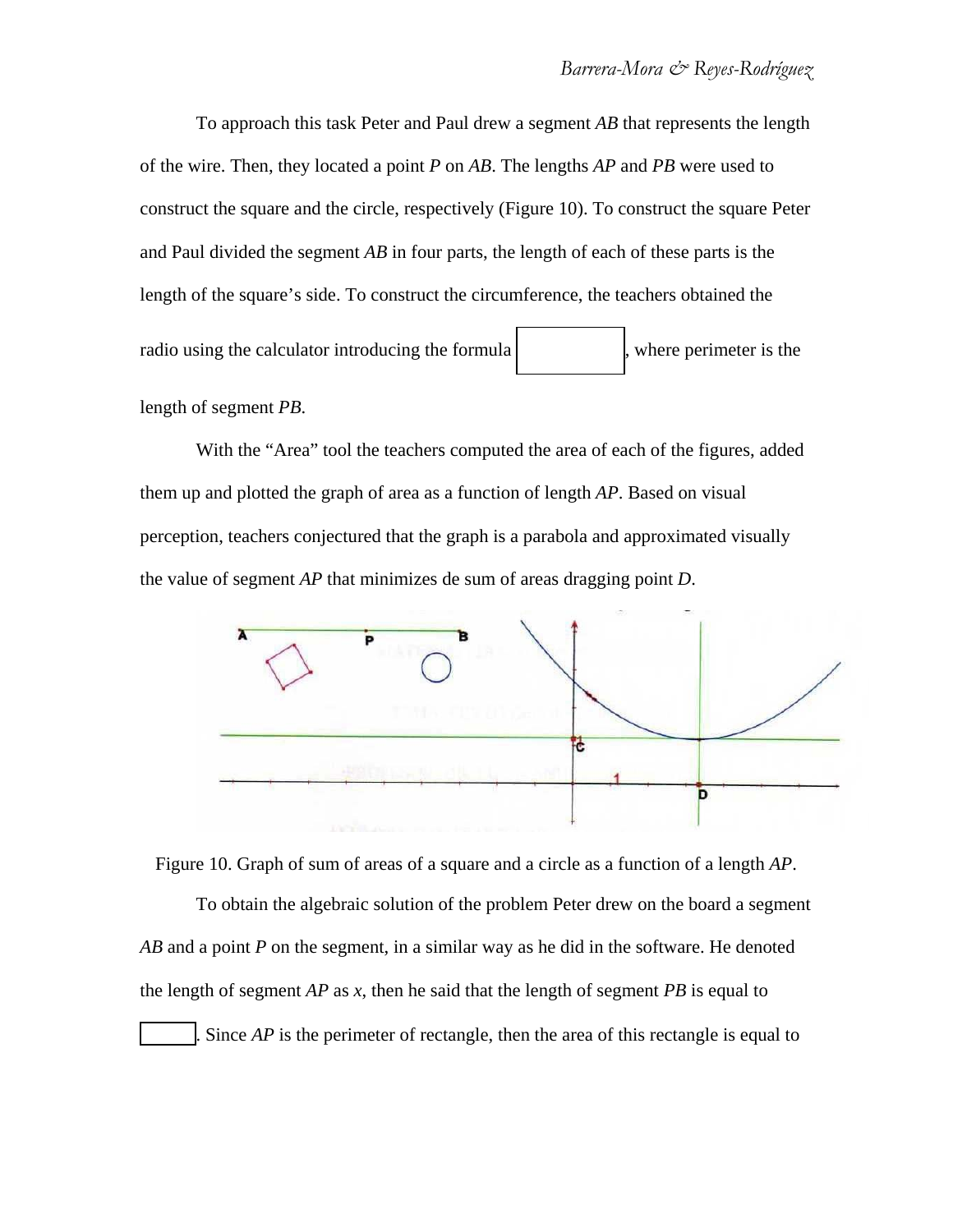Moreover, the area of the circle can be computed as  $\vert$  (figure 11, left).

obtain the derivative of the function and its critical points (Figure 11, right). AB-X-PD

Then, Peter expressed the sum of areas as a function of *x*, and used the calculator to



Peter expressed that in the dynamic configuration he approached the point which minimizes the sum of the areas and compared it with the result obtained by substituting the particular values into the algebraic solution.

The process employed by Daniel and Emily to solve the problem consisted in drawing a segment *AB* to represent the wire, and put a point *C* on *AB* which is the point where it is cut. Then, teachers constructed a square by considering as one of its sides the segment *AC,* they traced midpoint (*D*) of segment *CB*, and drew a circle with center *D* and radius *DB*. Daniel and Emily also computed the areas of the square and circle, and computed their sum *S*. Finally, teachers constructed a graph relating length of segment *AC* and the area *S* which is the sum of areas (Figure 12). The activity developed by the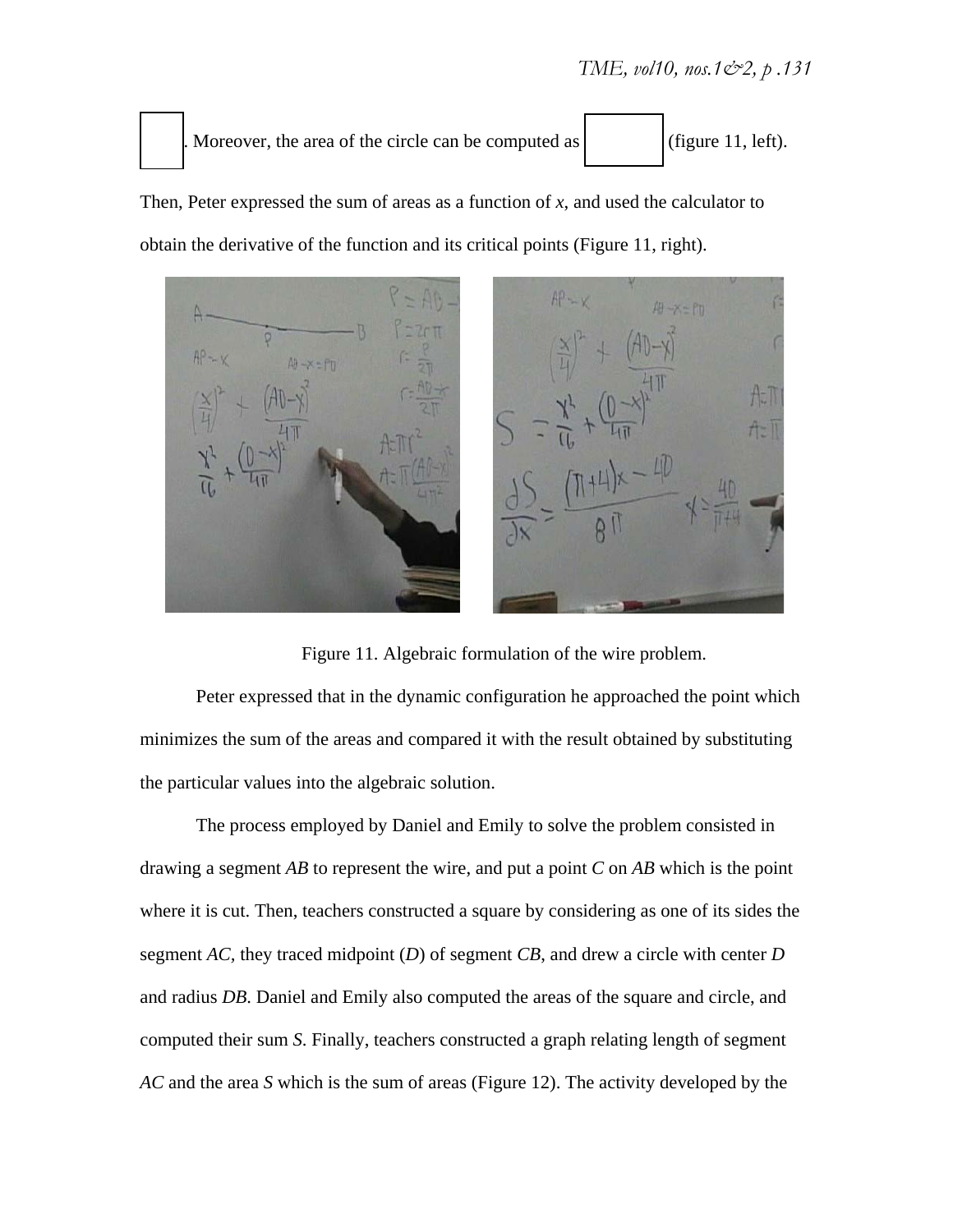teachers showed that they did not understand the problem statement, since the perimeter of the circle and square are not the lengths of segments *AC* and *BC*, respectively. Daniel and Emily had difficulties to understand the problem, even after Peter and Paul showed how they solved the problem; Daniel and Emily did not understand why the cable should be divided into four equal parts to construct the square.



Figure 12. Dynamical configuration representing the wire problem, elaborated by Daniel and Emily.

#### **Comments**

Approaching this task, using technology, required by the problem solvers to think about the geometric objects in terms of actions, for instance, the actions to be consider to construct a square given a segment, are different from those when paper and pencil environment is used. The difference has to do with a "new quality" that the representation of the objects have when using Cabri, the executability property.

In analogy with the previous tasks, the use of Cabri software allowed the problem solvers to relate geometric and algebraic aspects of the problem as well as to coordinate them into a wider conceptual network. For instance, it allowed them to assign the variable, which represented the side of a square or the radius of a circle, a more concrete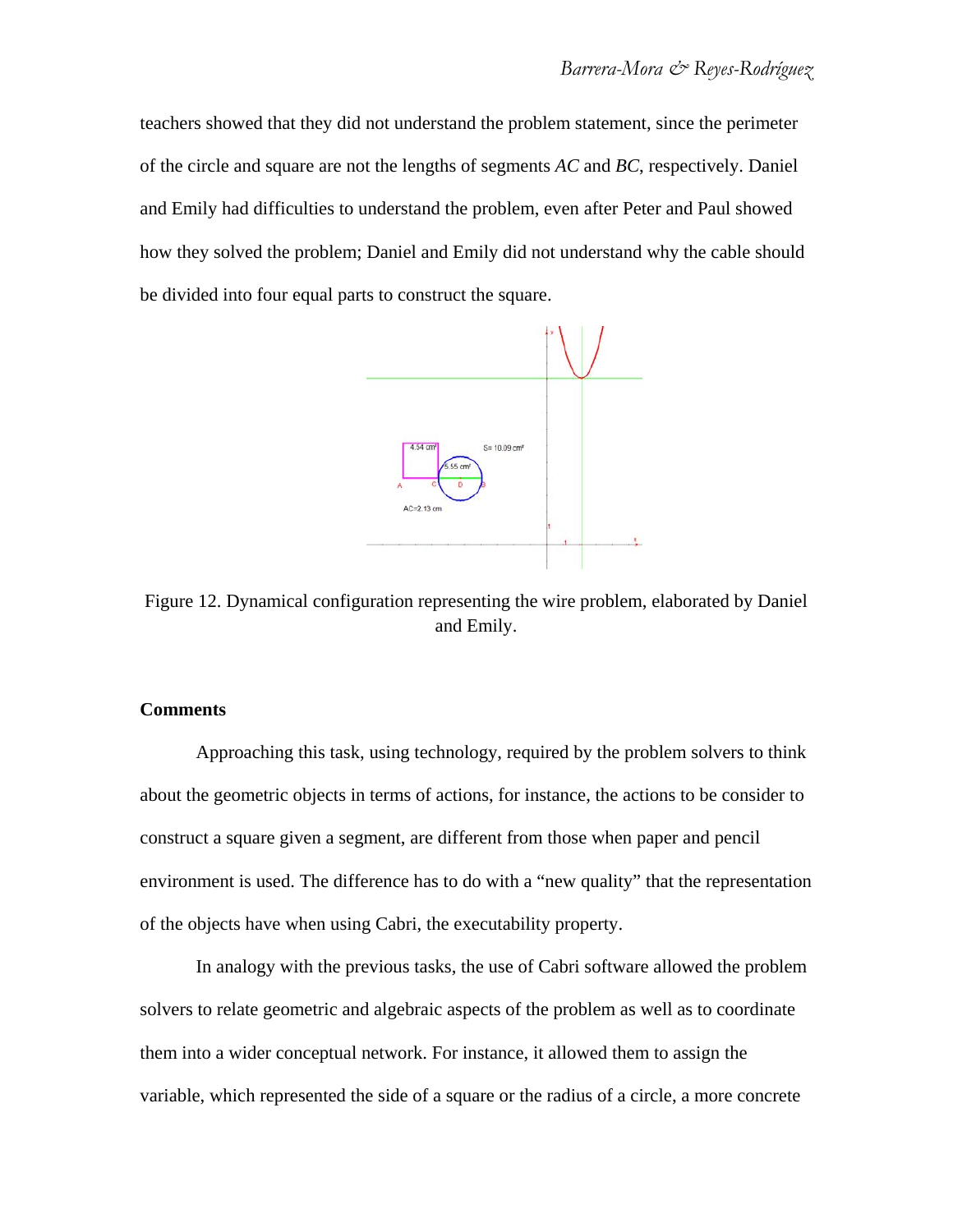meaning in terms of variation and not only its representations as a symbol. Besides, as in the previous tasks, the idea of dependence between variables acquired a more robust meaning in terms of the concept of a function. The plenary discussion allowed the participants to reflect about the properties of a function concerning points where it reaches maxima or minima as well as its domain.

#### **Closing remarks**

The use of digital tools allowed teachers not solely to remember facts or apply algorithms, but most importantly, it helped them to formulate conjectures, and develop visual schemas to provide justifications. Mainly, measuring attributes and dragging elements in geometric constructions allowed teachers to formulate conjectures (Arzarello, Olivero, Paola & Robutti, 2002) and observe relations among mathematical objects that can be a departure point to develop a deeper mathematical understanding.

It was observed that the use of technology helped teachers to develop ways of reasoning and forms of reflecting about the meaning and connections among mathematical objects. For example, the dynamic software enabled teacher to search for various forms of justifying a conjecture, in which the use and integration of visual, empirical and deductive arguments were useful.

Based on the activities developed, we noticed that teachers founded their forms of reasoning strongly on the visual representations, a result previously reported by Arcavi (2003). The dynamism of representations helped teachers to think about variation of particular instances and provided them with empirical basis to formulate conjectures. The software provided feedback to the teachers (Arcavi & Hadas, 2000), but not all teachers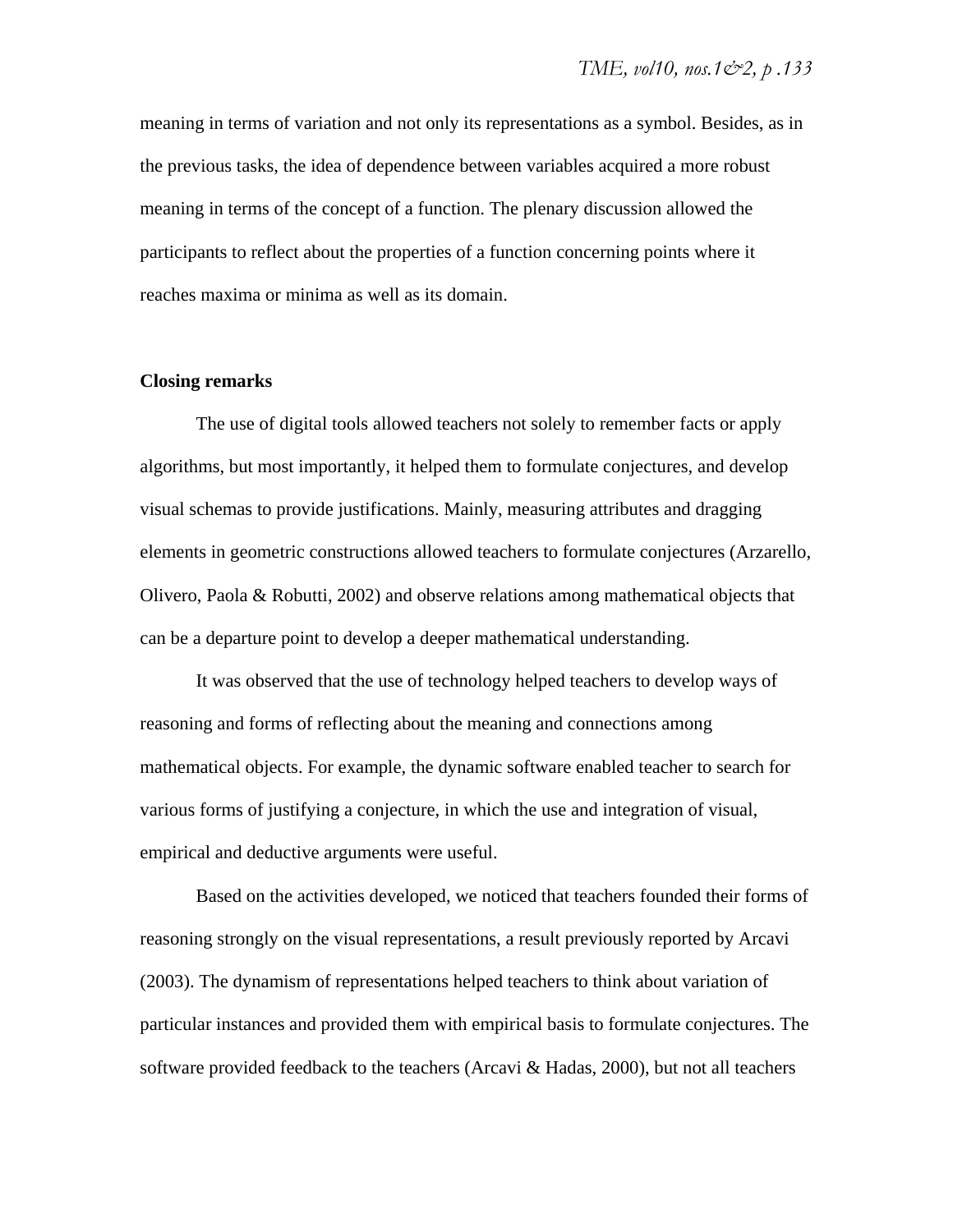were able to give meaning to this feedback, which was observed in the form that Sophia and Jacob, and Emily and Daniel have solved the first task.

The analysis of the tasks has shown a way in which the conceptual structure of the problem solver can be extended by incorporating the resources of the tool through the use of it in the process of solving problems. This was explicit when teachers used the tool to provide a visual representation of the information and by doing so, to approach a solution of the problem, which used algebraic setting as well as visual ones. That is, the capabilities of the tool as a cognitive reorganizer were based on the different possibilities that the tool offers to establish connections and to act as an extension of the cognitive structure of the teachers.

#### **References**

- Arcavi, A. (2003). The role of visual representations in the learning of mathematics. *Educational Studies in Mathematics, 52*, 215-241.
- Arcavi, A., & Hadas, N. (2000). Computer mediated learning: An example of an approach. *International Journal for Computers for Mathematics Learning, 5*, 25-45.
- Arzarello, F., Olivero, F., Paola, D., & Robutti, O. (2002). A cognitive analysis of dragging practices in Cabri environments. *ZDM, 34*(3), 66-72.
- Barrera-Mora, F. & Santos-Trigo, M. (2002). Cualidades y procesos matemáticos importantes en la resolución de problemas: un caso hipotético de suministro de medicamento [Important mathematical qualities and processes in problem solving: a hypothetical case of medication]. In Ministerio de Educación Nacional (Ed.), *Memorias del Seminario Nacional: formación de docentes sobre el uso de nuevas tecnologías en el aula de matemáticas* (pp. 166-185) [Proceedings of the National Seminar: Teacher training on the use of new technologies in the mathematics classroom]. Bogotá: Enlace.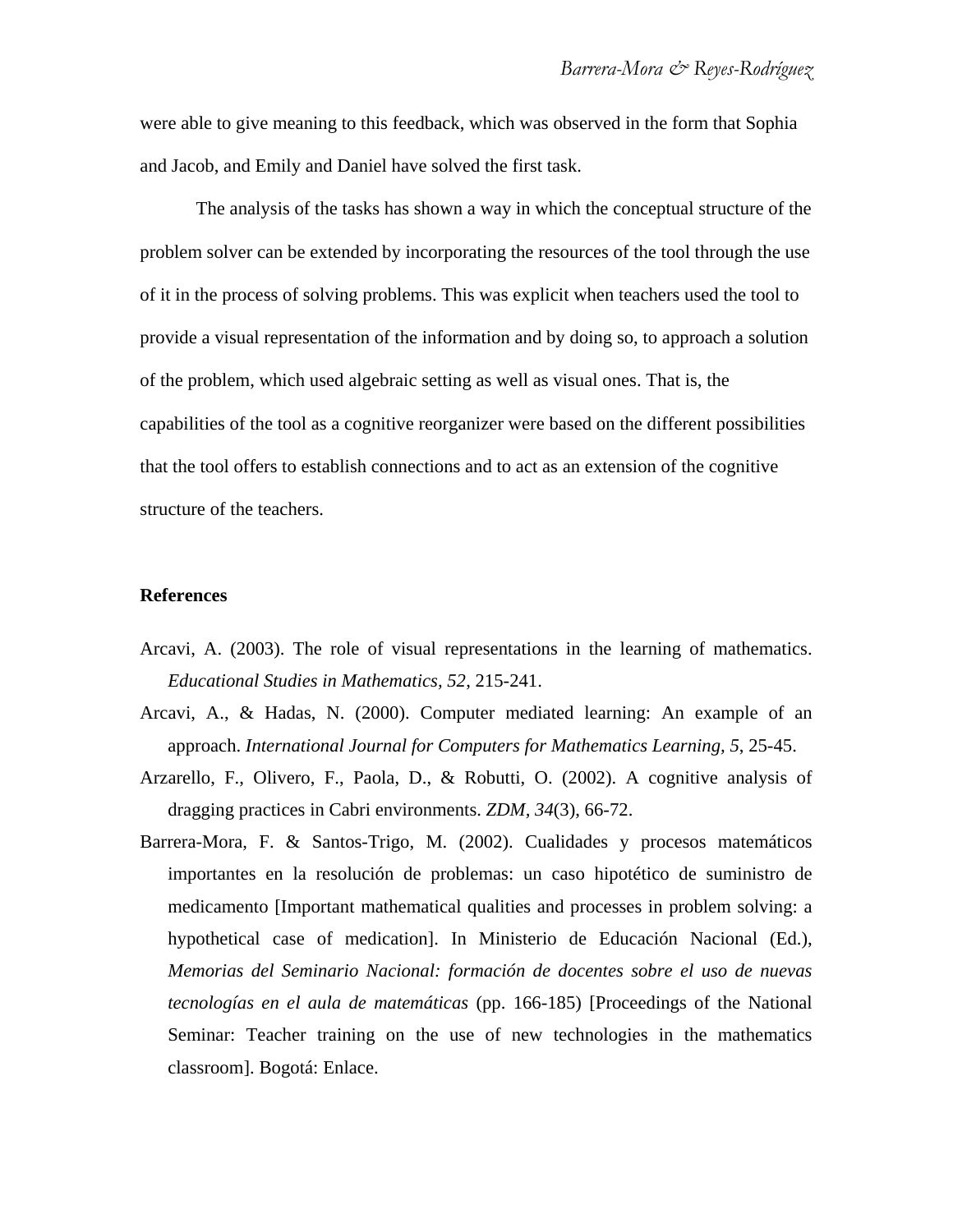- Drijvers, P., Kieran, C., Mariotti, M.-A. (2009). Integrating technology into mathematics education: Theoretical perspectives. In C. Hoyles & J.-B. Lagrange (Eds.), *Mathematics education and technology: Rethinking the terrain* (pp. 89-132). New York: Springer.
- Harel, G. (1994). On teacher education programmes in mathematics. *International Journal of Mathematical Education in Science and Technology, 25*(1), 113-119.
- Hiebert, J., Carpenter, T. P., Fennema, E., Fuson, K. C., Wearne, D., Murray, H., Olivier, A., & Human, P. (1997). *Making sense: teaching and learning mathematics with understanding*. Portsmouth: NH: Heinemann.
- Jaworski, B. (2006). Theory and practice in mathematics teaching development: critical inquiry as a mode of learning in teaching. *Journal of Mathematics Teacher Education, 9*(2), 187–211.
- Lesh, R., & Doerr, H. M. (2003). Foundations of a models and modeling perspective on mathematics teaching, learning and problem solving. In R. Lesh & H. M. Doerr (Eds.), *Beyond constructivism: models and modeling perspectives on mathematics problem solving, learning and teaching* (pp. 3-33). Mahwah, NJ: Lawrence Erlbaum Associates.
- Mariotti, M. A. (2000). Introduction to proof: The mediation of a dynamic software environment. *Educational Studies in Mathematics, 44*, 25-53.
- Moreno-Armella, L., & Sriraman, B. (2005). The articulation of symbols and mediation in mathematics education*. ZDM, 37*(6), 476-486.
- National Council of Teachers of Mathematics (2000). *Principles and Standards for School Mathematics*. Reston, VA: The Council.
- Olive, J. (2000). Implications of using dynamic geometry technology for teaching and learning. Plenary paper presented at the *Conference on Teaching and Learning Problems in Geometry* (Fundão - Ensino e aprendizagem da Geometria). Portugal, May 6-9.
- Pea, R. D. (1987). Cognitive technologies for mathematics education. In A. Schoenfeld (Ed.), Cognitive Science and Mathematics Education (pp. 89-122). Hillsdale, NJ: Erlbaum.
- Pólya, G. (1945). *How to solve it*. Princeton: Princeton University Press.